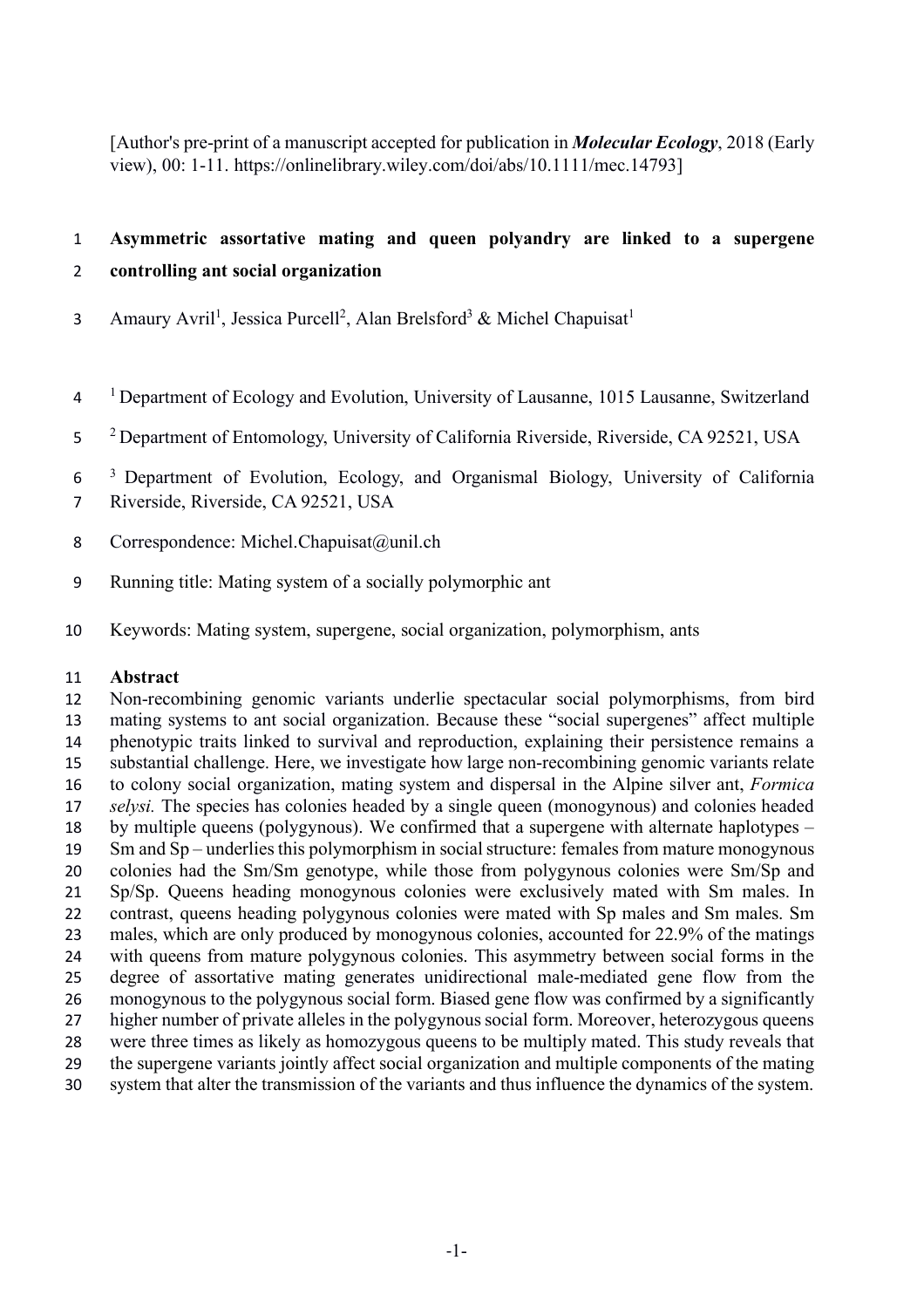#### **Introduction**

 Supergenes are clusters of tightly linked loci controlling complex phenotypes (Dobzhansky, 1970; Schwander, Libbrecht, & Keller, 2014; Thompson & Jiggins, 2014). They underlie some of the most spectacular polymorphisms in nature, including sexes (Charlesworth, 2016), mimetic forms in butterflies (Joron et al., 2011), mating tactics in birds (Küpper et al., 2016; Tuttle et al., 2016) and social organization in ants(Wang et al., 2013; Purcell, Brelsford, Wurm, Perrin, & Chapuisat, 2014). Large non-recombining supergene variants are typically associated with differences in survival and coordinated changes in multiple morphological, physiological and behavioral traits (Schwander et al., 2014; Tuttle et al., 2016; Chouteau, Llaurens, Piron- Prunier, & Joron, 2017). Because supergenes typically influence their own transmission in complex ways, understanding which mechanisms contribute to the maintenance of polymorphism is challenging (Llaurens, Whibley, & Joron, 2017). Fundamental mechanisms stabilizing genetic polymorphisms include disassortative mating, heterozygote advantage and spatially variable selection coupled with gene flow.

 The recent discovery that convergent supergenes influence colony social organization in two ant species provides a novel opportunity to investigate how supergenes contribute to intraspecific phenotypic diversity (Wang et al., 2013; Libbrecht & Kronauer, 2014; Purcell et al., 2014). These large non-recombining variants control whether one or multiple queens reproduce within each colony. Variation in queen number shapes the degree of within-group relatedness and thus influences the inclusive fitness of helpers (Hamilton, 1964; Crozier & Pamilo, 1996; Ross, 2001; Bourke, 2011). Given the central importance of kinship for social evolution, what causes variation in the number of queens reproducing in each colony has been a long-standing puzzle for evolutionary biologists (Hölldobler & Wilson, 1977; Bourke & Franks, 1995; Keller, 1995; Ross, 2001).

 One solution to this puzzle is that the transition from one to multiple breeders per group may be coupled with a reduction in dispersal, thereby reducing the erosion of within-group relatedness (Nonacs, 1988; Bourke & Franks, 1995; Ross, 2001). A recent model shows that social polymorphism readily emerges through linkage of loci involved in social behavior and dispersal, pointing to the possibility that supergenes control both traits (Mullon, Keller, & Lehmann, 2018). So far, the coupling of social organization and dispersal within a supergene has not been directly investigated in an empirical system.

 Across ant species, variation in social organization frequently correlates with shifts in dispersal 63 and mating strategies (Bourke & Franks, 1995; Ross, 2001). In species forming polygynous (= multiple-queen) colonies, queens often mate nearby or within their natal nest and disperse on 65 foot and with nestmate workers to establish new nests in the vicinity (Keller, 1995; Crozier  $\&$  Pamilo, 1996; Chapuisat, Goudet, & Keller, 1997). In contrast, in species forming monogynous (= single-queen) colonies, queens usually disperse on the wing, mate in swarms away from their natal nest, establish an incipient colony and produce their first workers independently (Timmermans, Grumiau, Hefetz, & Aron, 2010; Jowers et al., 2013). In line with a shift in dispersal strategies, polygynous populations generally show higher levels of genetic differentiation among populations, compared to monogynous populations (reviewed in Pamilo, Gertsch, Thorén, & Seppä, 1997; Sundström, Seppä, & Pamilo, 2005). Whether parallel differences in dispersal and mating strategies occur between monogynous and polygynous colonies belonging to the same population deserves further investigation. A polymorphic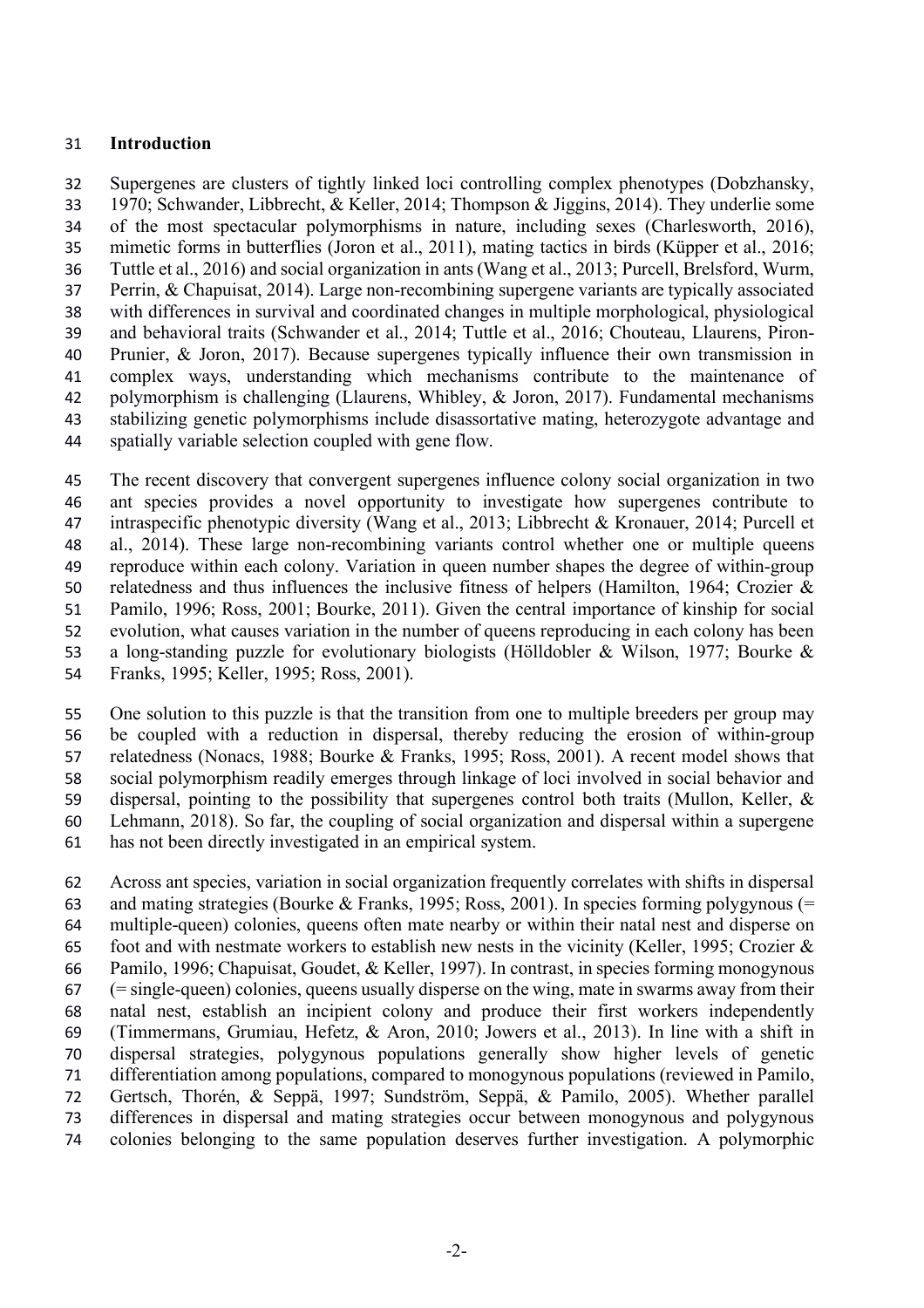population also provides an opportunity to investigate whether social organization and dispersal covary with alternative variants at a supergene.

 In the Alpine silver ant, *Formica selysi*, social organization is associated with a polymorphic supergene that is 14.1 Mbp long and contains 664 coding genes (Purcell et al., 2014; Avril, Tran, Brelsford, & Chapuisat, unpublished results). The supergene has two large non- recombining haplotypes, Sm and Sp, which are highly differentiated both in nucleotide sequence and gene order. The haplotypes differ by multiple inversions (Brelsford, Purcell, & Chapuisat, unpublished results), but it is not yet clear whether inversions are a cause or consequence of the arrest of recombination (Sun, Svedberg, Hiltunen, Corcoran, & Johannesson, 2017). Like in other Hymenoptera the females are diploid and the males haploid. Monogynous colonies produce diploid workers and gynes (winged females destined to become queens) that all have the Sm/Sm supergene genotype, along with haploid winged males carrying the Sm haplotype (Figure 1; Purcell et al., 2014; Purcell et al., 2016). In contrast, polygynous colonies produce Sm/Sp and Sp/Sp workers and gynes, along with winged males carrying exclusively Sp (Figure 1; Purcell et al., 2014; Purcell et al., 2016). The absence of Sm winged males produced by polygynous colonies suggests that the Sp haplotype is a selfish genetic element favoring its own transmission over the one of the alternative haplotype. Eggs from heterozygous queens that did not inherit Sp failed to hatch, indicating that Sp is a maternal- effect killer (Avril, Purcell, Béniguel, & Chapuisat, unpublished results). The unusual genotypic distribution of the supergene across social forms raises multiple questions. Do queens only mate with males originating from the same social form or is there some degree of non- assortative mating? What is the pattern of gene flow between social forms? What prevents the driving haplotype Sp from going to fixation?



 *Figure 1. Genetic system underlying variation in social organization in the Alpine silver ant, F. selysi. Queens and workers are diploid females, males are haploid. Sm and Sp indicate alternative non-recombining variants (i.e., haplotypes) at a supergene associated with colony social structure. In short,*  workers and queens in mature *polygynous colonies have one or two*  copies of the Sp haplotype, while *workers and queens in mature monogynous colonies lack Sp. Indeed, females established in mature*  **112 Polygynous colony**<br>112 **monogynous** colonies have the **property** conducts by **maginal** supergene genotype Sm/Sm.

 *Monogynous colonies produce Sm/Sm workers and gynes (winged females destined to become queens), along with Sm males. Females established in mature polygynous colonies have the supergene genotypes Sm/Sp and Sp/Sp. Polygynous colonies (= groups headed by Sm/Sp and Sp/Sp queens) produce Sm/Sp and Sp/Sp workers and gynes, along with Sp males. The absence of Sm males and Sm/Sm females in brood produced by polygynous colonies indicates that Sp is* 

*a transmission ratio distorter and raises the question, do Sm/Sp queens mate with Sm males?*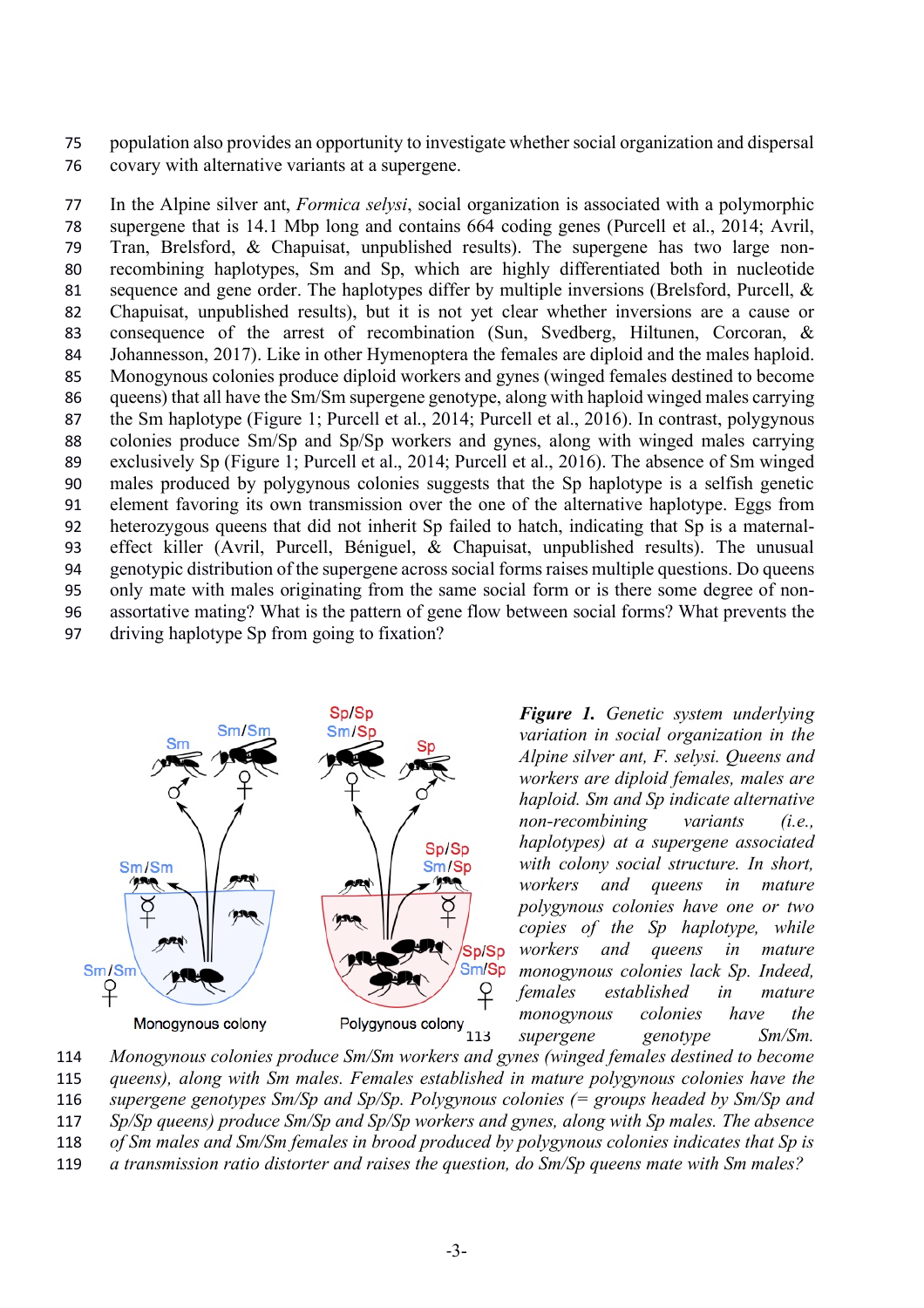Field observations indicate that queens and males of both social forms fly away from their natal colony and mate on top of small trees located nearby (Chapuisat, Bocherens, & Rosset, 2004; Rosset & Chapuisat, 2006, 2007). Whether queens and males from polygynous colonies also mate within their natal colony as an alternative strategy is presently unknown. The genetic structure at microsatellite markers did not reveal marked differences between social forms in mating or dispersal (Chapuisat et al., 2004; Purcell & Chapuisat, 2013). Moreover, the absence of differentiation between the monogynous and polygynous social forms at both microsatellites and SNPs located outside of the supergene suggests that the social forms are not reproductively

isolated (Chapuisat et al., 2004; Purcell & Chapuisat, 2013; Purcell et al., 2014).

 Here, we investigate how the supergene variants relate to colony social organization, mating system and dispersal in the Alpine silver ant. We use genomic data from offspring of isolated queens to examine whether differences in mating and dispersal of queens and males from each social form affect the transmission of alternative variants of the supergene. We pursue three main goals. First, we quantify the degree of assortative mating with respect to social origin. In particular, we examine whether queens heading mature monogynous and polygynous colonies, respectively, mated with males from the same or the alternative social origin. Second, we investigate whether queens and males of each social origin differ in their propensity to mate locally, causing differences in patterns of isolation by distance. Finally, we compare the frequency of private alleles and use Bayesian inference to assess gene flow asymmetries between social forms. These results will reveal if some degree of non-assortative mating or unusual patterns of gene flow affect the dynamics of this "social" supergene.

#### **Materials and methods**

#### *Sampling and genotyping strategy*

 The Alpine silver ant *Formica selysi* is a socially polymorphic species that inhabits large valleys in the Alps and the Pyrenees (Chapuisat et al., 2004; Purcell, Pellissier, & Chapuisat, 2015). The study population is located in central Valais, Switzerland (Finges; 7°36'30" E, 4°18'30" N, altitude: 565 m; Figure S1). The social organization (monogynous or polygynous) of colonies included in the present study had been previously determined by genotyping nestmate workers at microsatellite markers (Purcell & Chapuisat, 2013). It was further confirmed by counting queens during sampling and analyzing single nucleotide polymorphisms (SNPs) located outside and within the supergene (see below).

 To infer the genotypes of queens and their mates, we genotyped offspring of single queens (= progenies) and reconstructed the parental genotypes. This strategy was chosen to circumvent the difficulty and destructive nature of sampling mature queens from monogynous colonies. Therefore, workers from monogynous colonies were sampled from the field. A similar genotyping of progeny was applied to queens from polygynous colonies in order to obtain comparable data on mating frequency and mate genotypes for both social forms. We thus analyzed workers and eggs from queens sampled in polygynous field colonies and reared singly in laboratory colonies (Figure S2).

 The sampling and genotyping strategy combined RAD-seq genotyping of worker progenies from single (isolated) queens and PCR-RFLP assay of queens, mates and eggs (Figure S2; Table S1). Progenies from monogynous queens consisted of four workers sampled from each of 63

monogynous colonies (Figure S1; Table S1). Progenies from polygynous queens were obtained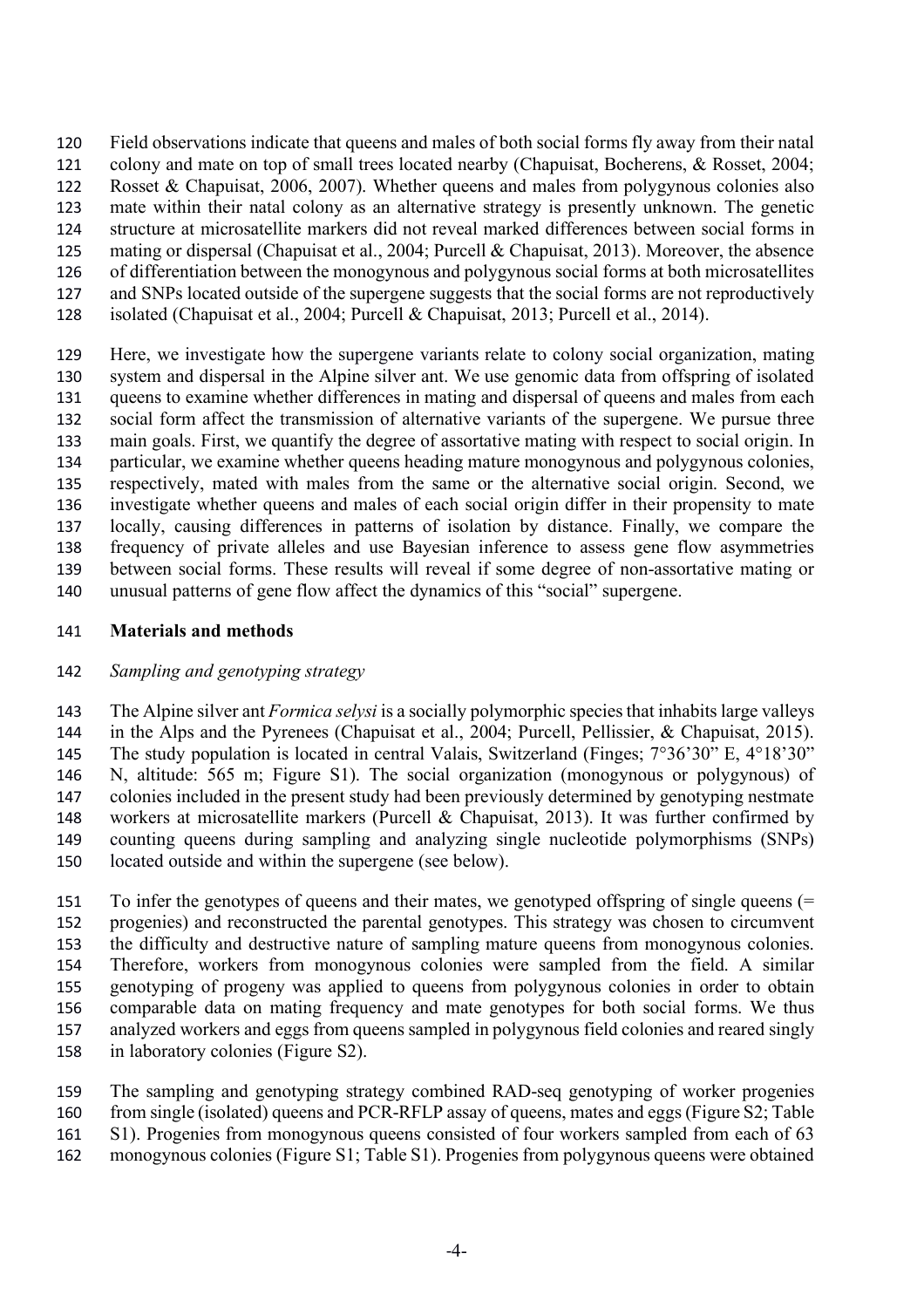by isolating 142 wingless reproductive queens sampled from 51 polygynous colonies (Figure S1; Table S1). To minimize the impact of sampling, we left at least two observed queens in each polygynous colony. Each sampled queen was placed individually in a small plastic box  $(15 \times 13 \times 6 \text{ cm})$ , with 20 adult workers from the same parent colony. The ants were provided with a nest site, water and *ad libitum* ant food (Meunier & Chapuisat, 2009). Brood production was monitored daily. Four callow (young) workers per queen were collected for 120 queens originating from 37 polygynous colonies.

 We obtained RAD-seq data for four workers per queen coming from 63 monogynous and 37 polygynous colonies, respectively (Table S1; Figure S2). The RAD-seq data were used to reconstruct the genotypes of the live queens and their mates at SNPs outside of the supergene and in the supergene (Table S1). The SNPs outside of the supergene were used to determine queen mating frequency and for all population genetic analyses. The supergene genotype was used to determine the social origin of the queens and their male mates (Table S1).

 In addition to the four callow workers, we collected at least eight eggs per queen for all queens from polygynous colonies (Figure S2). At the end of the experiment, we dissected the queens and extracted the sperm contained in their spermathecae (Chapuisat, 1998). The supergene genotypes of queens, sperm and eggs from polygynous colonies were determined with a PCR- RFLP assay that discriminates three SNPs diagnostic for alternative haplotypes of the supergene (Purcell et al., 2014). These RFLP data were used to confirm the supergene genotypes of queens and mates inferred from RAD-seq data and to supplement the mating pattern data (Table S1).

 DNA was extracted from the head of queens and from the head and thorax of workers with Qiagen Blood and Tissue extraction kit (Qiagen, Hombrechtikon, Switzerland). DNA from eggs and sperm was extracted with a salting-out procedure (Miller, Dykes, & Polesky, 1988).

#### *Genotyping-by-sequencing*

 We used a genotyping-by-sequencing (RAD-seq) approach to identify SNPs in workers (Brelsford, Dufresnes, & Perrin, 2016; Purcell et al., 2016). The DNA was digested with restriction enzymes MseI and SbfI. This combination of enzymes produced a low density of SNP markers, which allowed us to multiplex the 732 workers on a single lane of Illumina HiSeq 2500 with an average coverage of 197 reads per locus per individual. The sequencing was performed at the Lausanne Genomic Technology Facility in Lausanne, Switzerland.

 The genetic data were processed with the software pipeline Stacks v1.46 (Catchen, Hohenlohe, Bassham, Amores, & Cresko, 2013). The raw reads were demultiplexed using the 196 process radtags module, and 22 individuals that had low numbers of reads  $(< 10,000)$  were removed from the dataset. Reads were aligned to a reference genome with BWA v0.7.13 (H. Li 198 & Durbin, 2009). SNPs and genotypes were called with the ref map module of Stacks. To avoid bias due to linkage disequilibrium between adjacent markers, one SNP per RAD tag was randomly selected, using VCFtools v0.1.14 (Danecek et al., 2011). The SNPs in the supergene, which are linked, were retained but were analyzed separately from the ones outside of the supergene. Genotypes with a quality score below 20 were treated as missing data. SNPs with a minor allele frequency below 0.01 or missing for more than 20% of the individuals were removed from the dataset. The final dataset included 271 SNPs, of which 25 were in the supergene and 246 in the rest of the genome.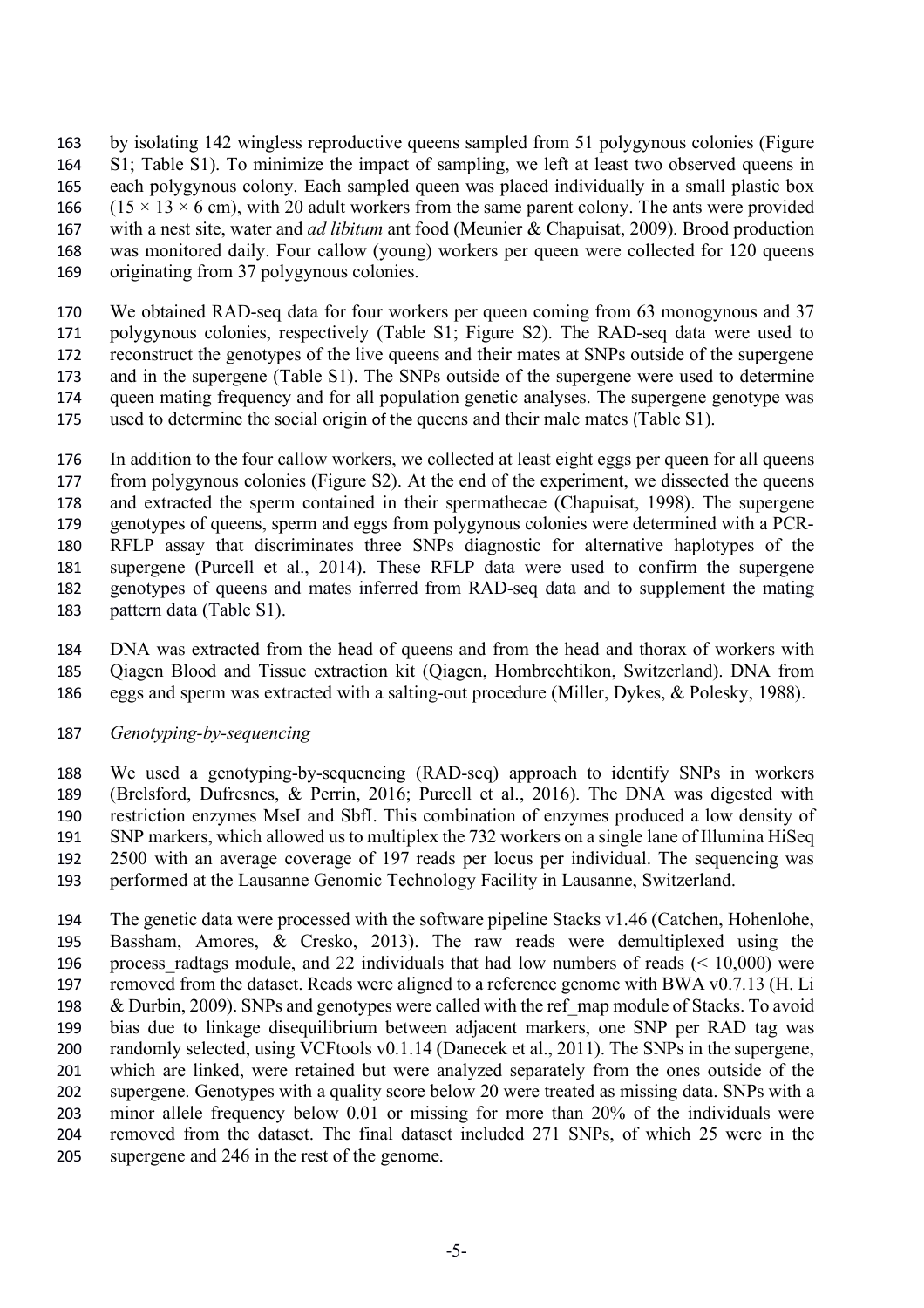#### *Parental genotype reconstruction*

 For each sibship (progenies from singly mated queens), the genotypes of the queen and her male mate were reconstructed from RAD-seq data using the computer program COLONY v2.0.6.1 (Jones & Wang, 2010). For population genomic analyses we conserved the 246 generated SNPs located outside of the supergene and excluded the 25 SNPs in the supergene. Parental genotypes at given SNPs for which the posterior probability was below 0.8 were considered missing values. For multiply mated queens, the maternal and paternal genotypes could not be unambiguously reconstructed. These queens and their male mates were excluded from population genetic analyses on sex-specific dispersal (section 2 below). In total, we reconstructed the genotypes at SNPs outside of the supergene for 157 singly mated queens and 216 their mates

*Genetic data analyses*

1. Social structure, supergene genotypes, mating pattern and queen mating frequency

 The social structure of each colony had been previously inferred from microsatellite genotypes of worker nestmates (Chapuisat et al., 2004; Purcell & Chapuisat, 2013). It was confirmed by direct observation of queens in the field (polygynous colonies) and by measuring the relatedness among nestmates (monogynous colonies). The supergene genotype of each queen and respective male mate(s) was inferred from the supergene genotype of the worker progeny (25 SNPs in the supergene obtained by RAD-seq; Table S1). For queens and mates from polygynous colonies, the supergene genotypes were further assessed with a PCR-RFLP assay of queens, sperm and eggs (Purcell et al., 2014; Table S1).

 We calculated the maximum likelihood relatedness among workers from single queens (progenies) with the algorithm of Huang et al. (2015), implemented in the software PolyRelatedness v1.6. To obtain unbiased estimate of relatedness, we used RAD-seq generated SNPs located outside of the supergene. We estimated background allele frequencies with colonies being weighted equally. Using these frequencies, we simulated 1,000 datasets consisting of full-sibs(i.e. offspring from single-mated queens), calculated their relatedness and estimated the 95% confidence interval around 0.75, the expected relatedness for full-sibs in haplo-diploids. In complement to the relatedness analysis, we inferred the pedigree relationships between sampled workers using the maximum likelihood approach implemented in the program COLONY v2.0.6.1 (Jones & Wang, 2010). This method identifies full-sib and half-sib groups. Consensus pedigree relationships were obtained from five iterations, with a genotyping error rate set up at 0.01 per locus.

 Queens were inferred to be singly mated when their worker progeny (i) had a relatedness not significantly different from 0.75; and (ii) belonged to a full-sib group in the pedigree reconstruction. Conversely, queens were assessed to be multiply mated when their worker progeny had a relatedness significantly lower than 0.75 and belonged to a half-sib group. One doubly mated queen had progeny with relatedness estimate not significantly different from 244 0.75. Due to the small number of offspring genotyped, the number of mates per queen and the proportion of multiply-mated queens are minimum estimates (Boomsma & Ratnieks, 1996). With four offspring, there is a 0.125 probability of not sampling a patriline when a queen had mated with two equally contributing males. However, because we genotyped the same number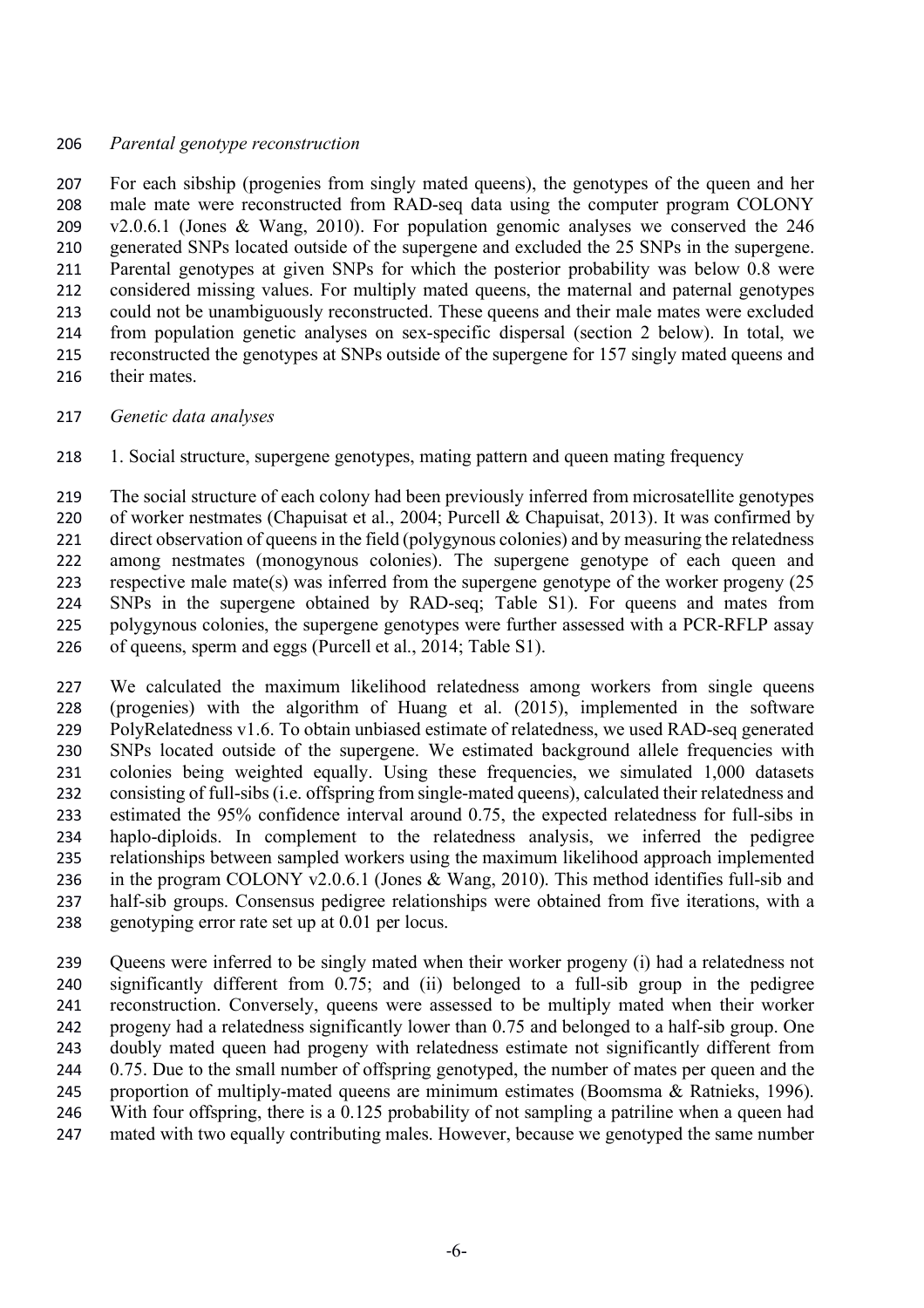of offspring per queen, we can still compare the relative mating frequencies of queens with alternative social genotypes.

2. Dispersal of queens and males

 To get insight into the mating pattern we estimated the relatedness of the male mate to the queen with the computer program PolyRelatedness v1.6. To test whether the male mate to queen relatedness differs between social forms, we used a linear mixed model with the mate to queen relatedness as response variable, queen and male social origin as fixed factors and the colonies from which queens were sampled as a random factor. The model was built with the 'lme4' R package (Bates, Mächler, Bolker, & Walker, 2015).

 We estimated the relatedness among nestmate queens, among male mates of nestmate queens and among progenies of nestmate queens with the computer program PolyRelatedness v1.6. To estimate background allele frequencies, colonies were weighted equally. We simulated 1,000 datasets of unrelated individuals and computed the 95% confidence intervals around the relatedness of zero corresponding to this null hypothesis.

 Dispersal of queens and males was inferred by computing isolation by distance. The kinship coefficient between pairs of individuals was regressed against the natural logarithm of distance. We used Loiselle kinship coefficient because it is not affected by the ploidy of individuals, thereby allowing us to compare the magnitude of isolation by distance between sexes (Loiselle, Sork, Nason, & Graham, 1995; Hardy, Pearcy, & Aron, 2008). Regression was restricted to a maximal distance of 900 meters to ensure that the computation was performed on a similar scale for all comparisons. Correlation between the genetic and geographic matrices was tested with a Mantel test with 10,000 permutations.

3. Gene flow between social forms

The amount of genetic differentiation between social forms was estimated using hierarchical *F-*

statistics, with workers nested in sibships, sibships nested in colonies, and colonies nested in

social forms. Calculation was performed with the Hierfstat R package v0.04-22 (Goudet, 2005).

Confidence intervals were obtained from 10,000 bootstrap resamples of loci.

 We estimated the number of private alleles in workers from monogynous and polygynous colonies, respectively (Slatkin, 1985). To control for the effects of unequal samples sizes and hierarchical sampling, we bootstrap resampled the same number of workers in the monogynous and polygynous social form, using only one individual per colony (Kalinowski, 2004). We computed the number of private alleles in each social form with the R package 'poppr', based on 10,000 bootstrap resamples (Kamvar, Tabima, & Grunwald, 2014). We used a permutation test to evaluate whether the number of private alleles differed significantly between social forms.

 To estimate the number of immigrants per generation between social forms, we used the Bayesian approach implemented in the computer program MIGRATE v3.6.11 (Beerli & Palczewski, 2010). MIGRATE uses coalescent theory to estimate population genetic parameters under the assumption of mutation-migration-drift equilibrium. The number of immigrants per generation is calculated as the product between the mutation-scaled effective population size within a focal social form and the mutation-scaled migration rate from the focal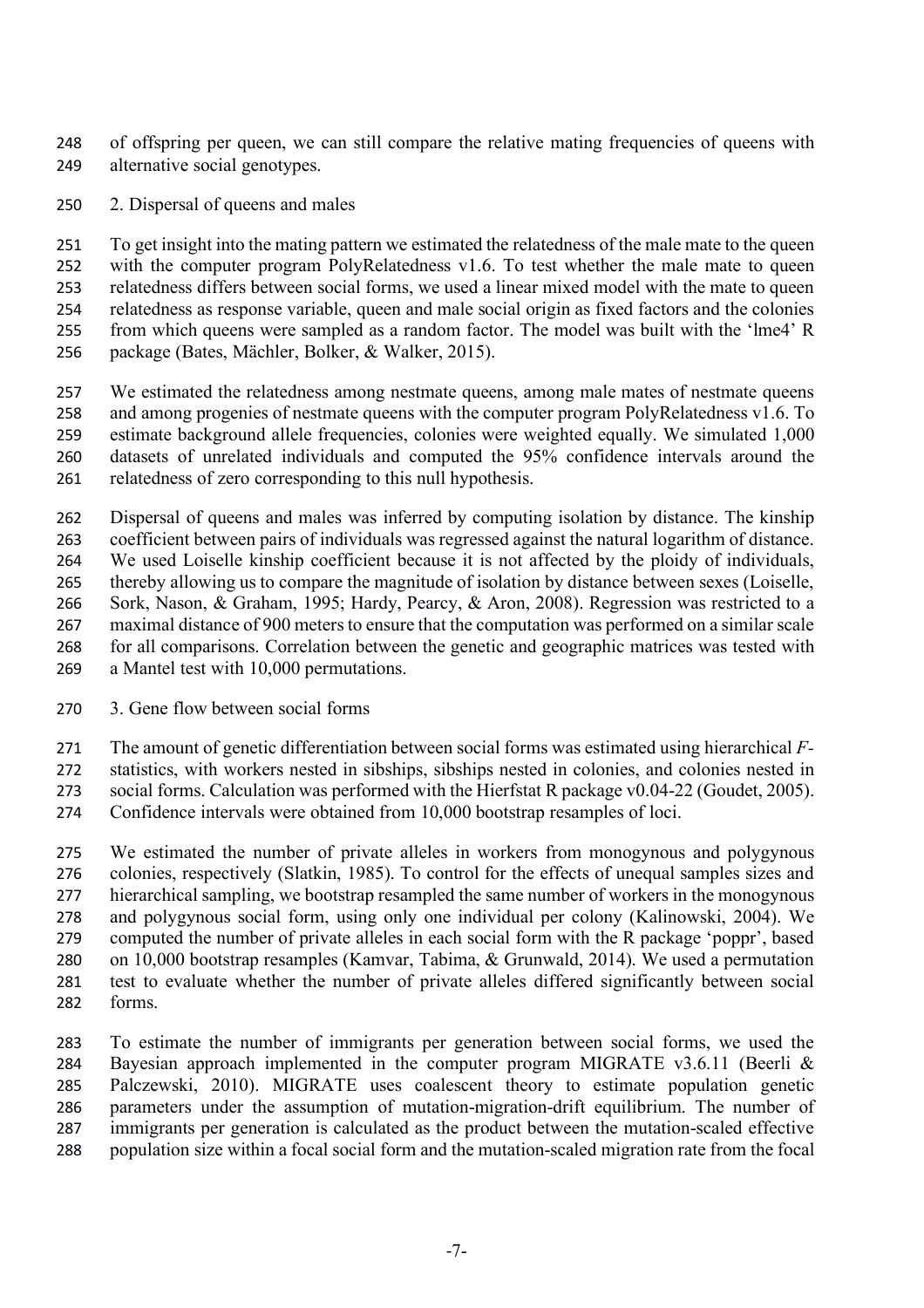289 social form to the other social form. We ran MIGRATE with 20,000 burnin and 1,000,000 290 iterations.

#### 291 **Results**

292 1. Social structure, supergene genotypes, mating pattern and queen mating frequency

 The presence of a single reproducing queen in monogynous colonies was confirmed by the relatedness among nestmate workers being close to 0.75 and by pedigrees consistent with a single queen (Table S1). The presence of multiple queens in polygynous colonies was demonstrated by direct sampling and observation of multiple wingless reproductive queens. Social organization was perfectly associated with the genotypes of queens at the supergene: all queens from monogynous colonies were Sm/Sm, and all queens from polygynous colonies had at least one Sp haplotype, 51.3% being Sm/Sp and the rest Sp/Sp (Figure 2; Figure 3; Table 300 S1).

 Queens heading mature monogynous colonies were invariably mated with Sm males (Figure 2; Figure 3; Table S1). In contrast, queens in polygynous colonies were mated with Sm and Sp males, with a relative contribution of Sm males totaling 22.9% (Figure 2; Figure 3; Table S1). The proportion of mating with Sm versus Sp males did not differ significantly between Sp/Sp 305 and Sm/Sp queens (Figure 2; Fisher exact test,  $p = 1$ ).



 *Figure 2. Social genotypes of queens and their male mates heading mature field colonies. Blue and red pie charts indicate the proportion of mating with Sm males (blue) and Sp males (red), respectively. White and black pie charts indicate the proportion of single mating (white) and multiple mating (black) by queens. N is the number of queens. See Table S1 for details.*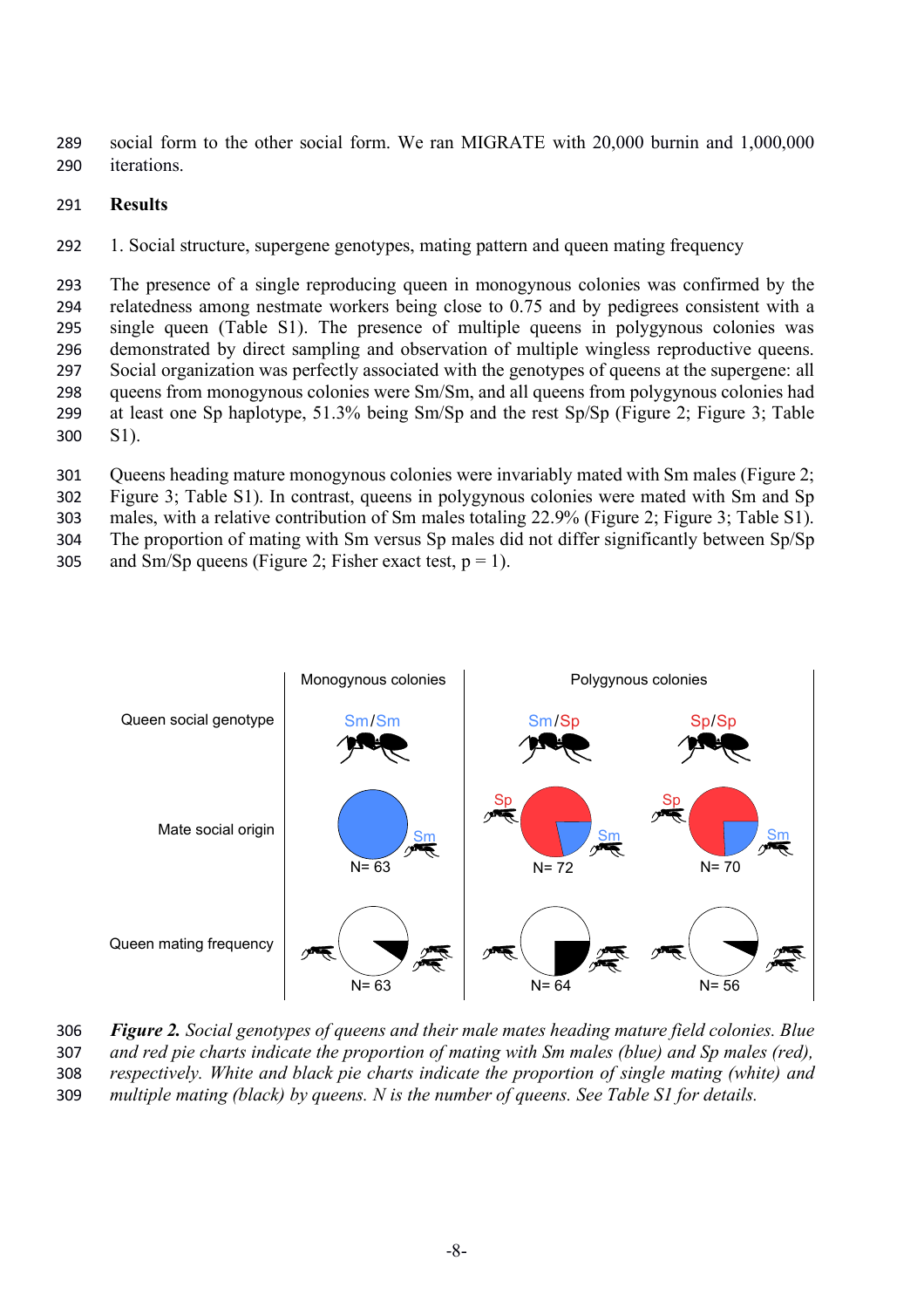



 Most queens were singly mated (Figure 2; Figure 3; Table S1). Yet, at least 16.7% of the queens in polygynous colonies and 9.5% of the queens in monogynous colonies were mated with two 321 males (Figure 2; Fisher exact test,  $p = 0.26$ ). Given the small number of offspring genotyped, these observed mating frequencies are underestimates of actual mating frequencies. Notably, despite small sample size the observed mating frequency of queens in monogynous colonies is in line with previous estimates based on larger sample sizes in the same population (Chapuisat et al., 2004; Purcell & Chapuisat, 2013). The rate of multiple mating was associated with the social genotype of the queens. Heterozygous Sm/Sp queens were significantly more likely to 327 be multiply mated than homozygous Sp/Sp and Sm/Sm queens (Figure 2; Figure 3; Fisher exact 328 test,  $p = 0.012$ ).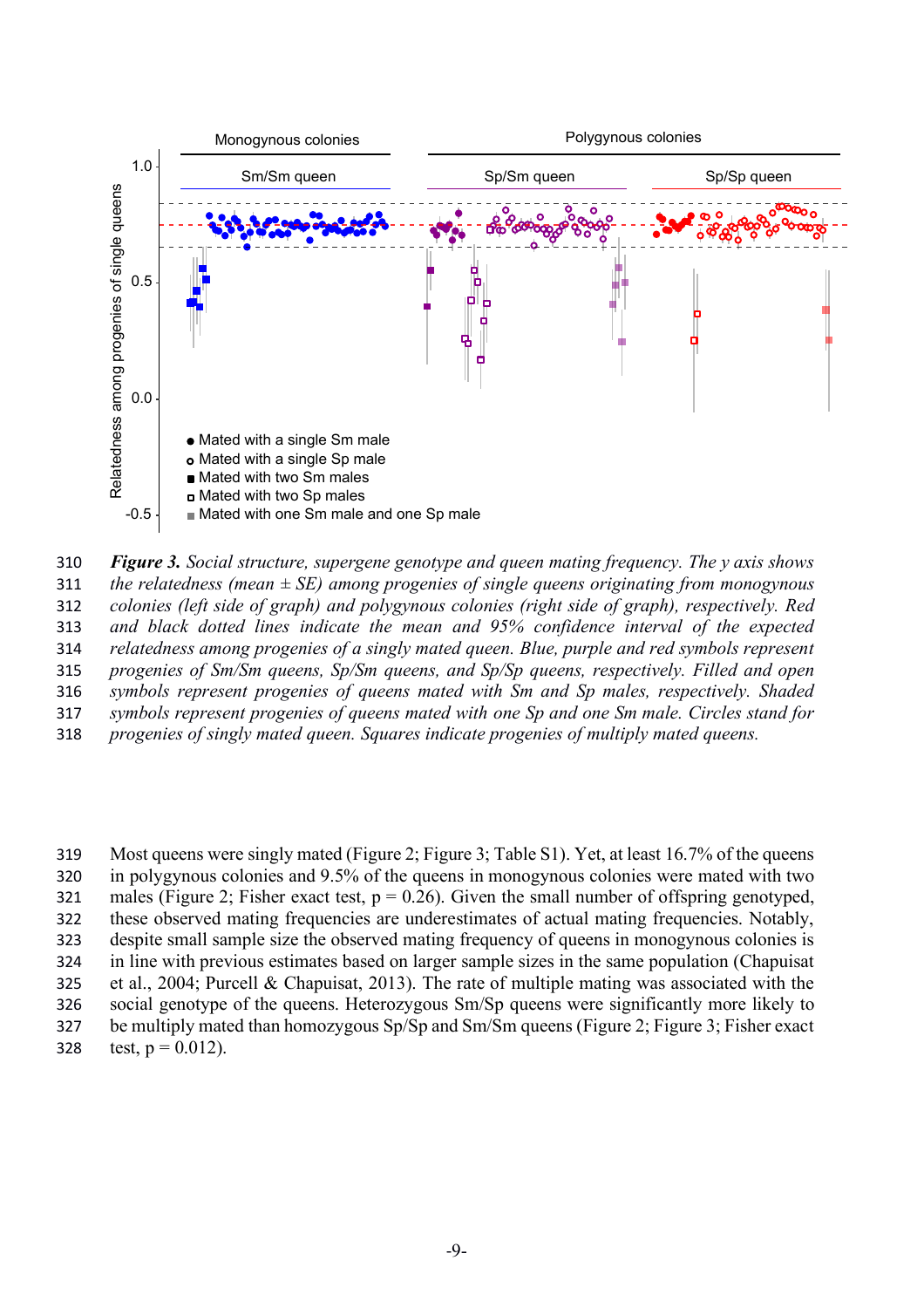#### 329 2. Dispersal of queens and males

 The relatedness between queens and their male mates depended on the social origin of queens 331 (Figure 4; Linear mixed model;  $F_{(2,107)} = 5.80$ , p = 0.0041). The relatedness of male mates to queens in polygynous colonies was significantly higher than the relatedness of male mates to queens in monogynous colonies (Figure 4). This pattern suggests that some queens from polygynous colonies mated with related Sp males originating from their own colony or a nearby polygynous colony, while other queens might have mated with related Sm males produced by the same monogynous colony in the neighborhood over multiple years. In contrast, queens from monogynous colonies mated with non-relatives.



338 *Figure 4. Relatedness of male mates to queens: mates of*  339 *monogynous origin to queens in monogynous colonies (left*  340 *bar), mates of monogynous origin to queens in polygynous*  341 *colonies (central bar) and mates of polygynous origin to*  342 *queens in polygynous colonies (right bar). Boxplots*  343 *represent the lower and upper quartiles and whiskers the*  minimum and maximum values (in the limits of 1.5  $\times$ *interquartile range).* 

346 Two lines of evidence indicate that queens in polygynous colonies were related, as expected if 347 some of these queens had stayed within or close to their natal colony. First, the relatedness 348 among nestmate queens was significantly greater than zero  $(r = 0.179 \pm 0.018)$ ; mean  $\pm$  SE; p < 349 0.05), while the relatedness among their mates was not  $(r = 0.056 \pm 0.007)$ ; mean  $\pm$  SE; p > 350 0.05). Second the relatedness between progenies of queens belonging to the same polygynous 351 colony was significantly greater than zero  $(r = 0.117 \pm 0.089)$ ; mean  $\pm$  SE; p < 0.05; Table S1).

 For both social forms, patterns of isolation by distance revealed signs of restricted dispersal for queens, but not for males (Table 1). Indeed, the kinship coefficient decreased significantly with geographic distance for queens heading monogynous colonies and for queens heading polygynous colonies. In contrast, no significant isolation by distance was detected for males of monogynous origin, nor for males of polygynous origin (Table 1).

357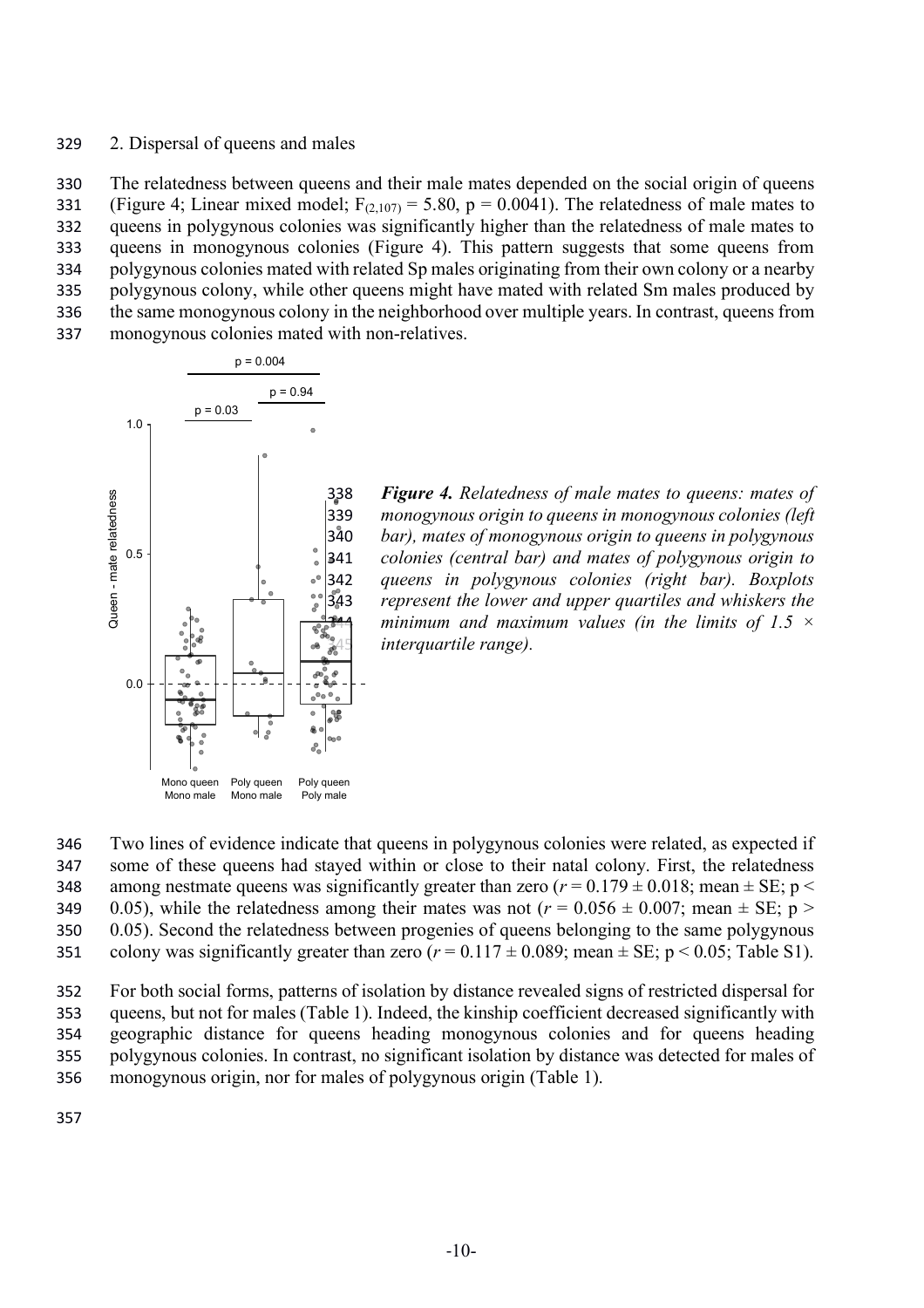**Table 1.** Isolation by distance for queens and males belonging to each social form.  $\mathbb{R}^2$  is the 359 correlation between kinship coefficient and geographic distance, b the slope of the regression 360 and p the significance of the Mantel test.

|                               | $\mathbf{R}^2$ | b           | р     |
|-------------------------------|----------------|-------------|-------|
| <b>Monogynous social form</b> |                |             |       |
| Queens                        | $-0.06$        | $-0.0056$   | 0.011 |
| Males                         | $-0.022$       | $-0.000044$ | 0.11  |
| Polygynous social form        |                |             |       |
| Queens                        | $-0.048$       | $-0.0082$   | 0.003 |
| Males                         | 0.022          | 0.0007      | 0.12  |

361 3. Gene flow between social forms

 There was little genetic differentiation between social forms at SNPs located outside of the 363 supergene ( $F_{ST} = 0.0021$ , 95% confidence interval [0.0003, 0.0039]). This absence of differentiation is in line with previous findings based on microsatellites and suggests ongoing gene flow between social forms(Chapuisat et al., 2004; Purcell & Chapuisat, 2013). The private allele analysis was consistent with unidirectional gene flow from the monogynous to the polygynous social form. Indeed, there were significantly more private alleles in workers of the polygynous social form than in workers of the monogynous social form (Figure 5). The Bayesian estimates of migration also suggest biased gene flow, with twice as many immigrants per generation from the monogynous to the polygynous social form compared to the reverse direction (Nm from the monogynous to the polygynous social form: median = 8.22, 95% confidence interval [4.39, 11.7]; Nm from the polygynous to the monogynous social form: median = 3.7, 95% confidence interval [1.82, 5.89]).



 **Figure 5.** Number of private alleles in workers from monogynous and polygynous colonies, respectively, based on bootstrap resamples with one worker per colony. Boxplots represent the lower and upper quartiles and whiskers the 380 minimum and maximum values (in the limits of 1.5  $\times$ interquartile range).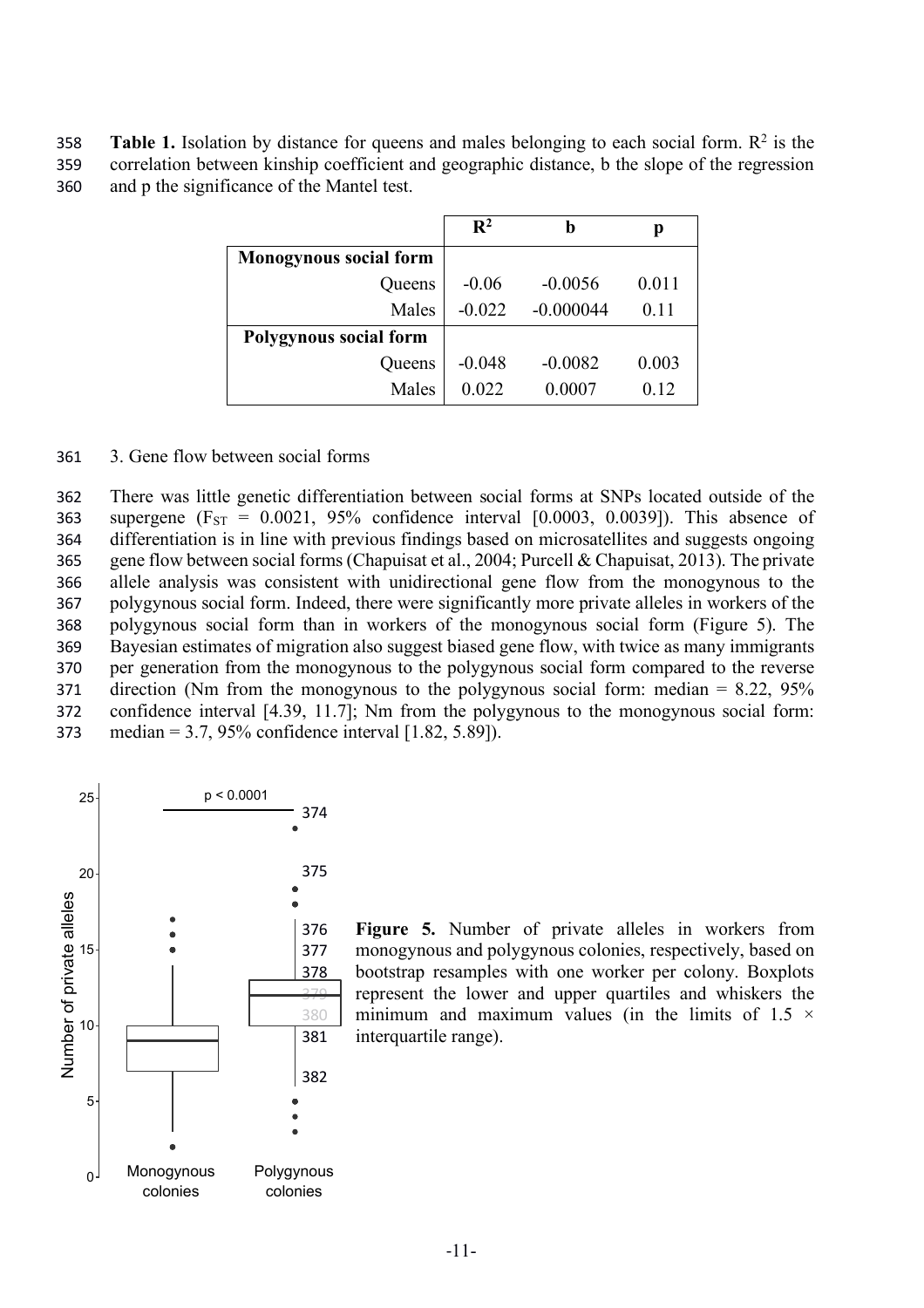#### **Discussion**

 Genomic rearrangements associated with extended regions of suppressed recombination underlie spectacular alternative phenotypes within populations (Schwander et al., 2014; Küpper et al., 2016; Llaurens et al., 2017). Diverse mechanisms contribute to stabilize these polymorphic supergenes, generally through some form of heterozygous advantage or negative frequency-dependent selection (Llaurens et al., 2017). In many supergenes, the mutant haplotype is a recessive lethal that confers some reproductive advantage to heterozygous individuals (Wang et al., 2013; Schwander et al., 2014; Küpper et al., 2016). In other cases, disassortative mating balances the polymorphism (Li et al., 2016; Tuttle et al., 2016; Chouteau et al., 2017; Branco et al., 2018). In the Alpine silver ant, *Formica selysi*, a large genomic polymorphism is associated with social organization (Purcell et al., 2014). Both homozygotes are viable and the factors contributing to the maintenance of the polymorphism remain mysterious.

 To gain insights into the dynamics of alternate supergene haplotypes controlling social organization, we investigated the mating system and dispersal strategies of queens and males belonging to alternative social forms of the Alpine silver ant. We combined field sampling of queens, RAD-seq genotyping of worker progenies and PCR-RFLP assays discriminating alternative haplotypes of the supergene in queens, sperm and eggs. Together, these data confirmed that colony social structure – being headed by one or by multiple reproductive queens – was perfectly associated with alternative genotypes at a large supergene (Purcell et al., 2014). The Sp haplotype was present in all queens heading multiple-queen colonies, with Sp/Sp and Sm/Sp queens in similar proportions, while all queens heading single-queen colonies were Sm/Sm. This unusual genotypic distribution in mature colonies prompted us to further investigate the mating system, with a focus on whether mating in polygynous colonies is assortative or disassortative with respect to the supergene haplotype.

 The genotypes of queens and their mates revealed an asymmetry between social forms in the frequency of non-assortative mating. Queens heading polygynous colonies were mated with Sp males and Sm males, with the latter contributing to 22.9% of the mating (calculated weighting 411 all queens equally, independently on whether they had mated singly or multiply). This is an intriguing mating pattern, because polygynous colonies do not produce Sm males (Figure 1 ; Purcell et al., 2014 and unpublished data: 94 males from 21 polygynous colonies were all Sp). We conclude that a fraction of polygynous queens mate with Sm males originating from monogynous colonies. In contrast, all queens heading mature monogynous colonies were mated with Sm males. We did not detect even a single case of non-assortative mating in monogynous colonies, i.e. Sm/Sm queen mated with Sp male. The cause of this absence remains to be investigated. Possible mechanisms include mate choice, mate availability, underdominance or genetic incompatibilities. Alternatively, crosses between Sm/Sm queens and Sp males may be transient, the incipient colony being converted into a polygynous colony headed by multiple Sm/Sp daughter queens.

 The asymmetric pattern of mating between social forms is expected to result in unidirectional male-mediated gene flow from the monogynous to the polygynous social form. In line with this prediction, we detected more private alleles in the polygynous social form than in the monogynous social form. Moreover, the Bayesian estimate of the number of immigrants per generation was twice as high from the monogynous to the polygynous social form than in the other direction. Genetic differentiation between social forms was close to zero at markers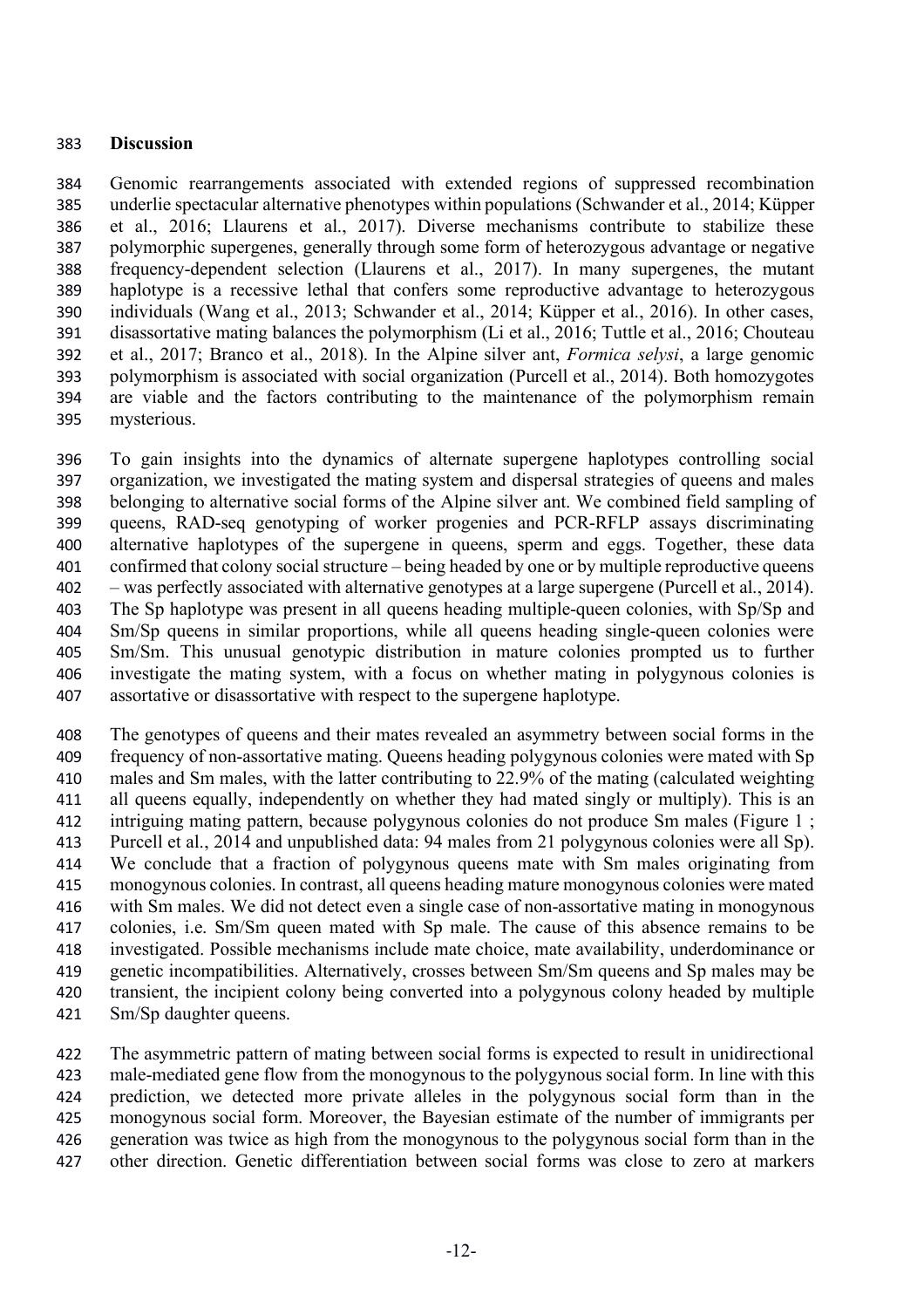located outside of the supergene, indicating that gene flow is strong enough to homogenize allelic frequencies between social forms, as already reported in previous studies of the same population (Chapuisat et al., 2004; Purcell & Chapuisat, 2013; Purcell et al., 2014).

 Complete assortative mating in the monogynous social form coupled with partial assortative mating in the polygynous social form generates a mating advantage to Sm males, which runs counter to the drive favoring the Sp haplotype (maternal-effect killing; Avril, Purcell, Béniguel, & Chapuisat, unpublished results). Whether the combined selective forces maintain a polymorphism, and the conditions under which they do so, requires modeling. Preliminary results suggest that additional selective forces are needed to balance the polymorphism, as mating biases against Sp when rare and transmission ratio distortion against Sm when rare hinder polymorphism (Ghaseminejad, Chapuisat, & Otto, unpublished result). A similar pattern of male-mediated unidirectional gene flow from monogynous to polygynous populations has been documented in *Solenopsis invicta*, another ant species where social organization is determined by a supergene (Ross & Keller, 1995; Shoemaker & Ross, 1996; Wang et al., 2013). Interestingly, in *S. invicta* the haplotype causing polygyny favors its own transmission through a green beard effect (Keller & Ross, 1998). One difference between the two systems is that in *F. selysi* biased gene flow occurs among colonies belonging to the same local population.

 *F. selysi* queens with alternative genotypes at the supergene differed in their rate of polyandry. Specifically, the occurrence frequency of multiple mating was three times higher for Sm/Sp queens than for homozygous queens. Mating with a single Sm male is detrimental for heterozygous queens, because the Sp haplotype is a maternal-effect killer causing developmental arrest of their Sm/Sm brood (Avril, Purcell, Béniguel, & Chapuisat, unpublished results). Mating with multiple males might be a form of bet-hedging to mitigate the costs induced by the driving haplotype, as suggested for the *t*-locus in mice (Sutter & Lindholm, 2015). More generally, polyandry occurs in response to the low fertility of males carrying the driving haplotypes in multiple systems, including fire ants (Lawson, Vander Meer, & Shoemaker, 2012; Wedell, 2013; Holman, Price, Wedell, & Kokko, 2015). Low fertility of Sp males coupled with the cost of maternal-effect killing may contribute to the elevated rate of polyandry in heterozygous queens. Whether heterozygous queens are more attractive than homozygous queens and whether higher mating frequency provides a fitness advantage to heterozygous queens remain to be investigated.

 Three complementary methods to infer dispersal propensities of males and queens of monogynous and polygynous origin provided limited support for the predicted link between supergene variant, social structure and dispersal (Mullon et al., 2018). In contrast to the model prediction, genetic data from queens and their mates did not reveal major differences in dispersal between alternative social forms. Queens of both social forms showed signs of isolation by distance, consistent with restricted dispersal. Isolation by distance was lower and not significant for males, suggesting that males of both social forms are better dispersers than queens. Such a difference between sexes has already been documented in ants – males can disperse long distances on the wing and any post-mating dispersal by queens carrying sperm stored in their spermathecae will further contribute to disperse male genes (Sundström, Keller, & Chapuisat, 2003; Holzer, Keller, & Chapuisat, 2009). Yet, in line with the expectation that queens of polygynous origin (bearing the Sp variant) should be more philopatric than queens of monogynous origin (lacking the Sp variant), two lines of evidence suggest that queens from polygynous colonies tend to mate nearby and often stay in their natal colony. First, the relatedness between queens and their mates was higher for queens in polygynous colonies than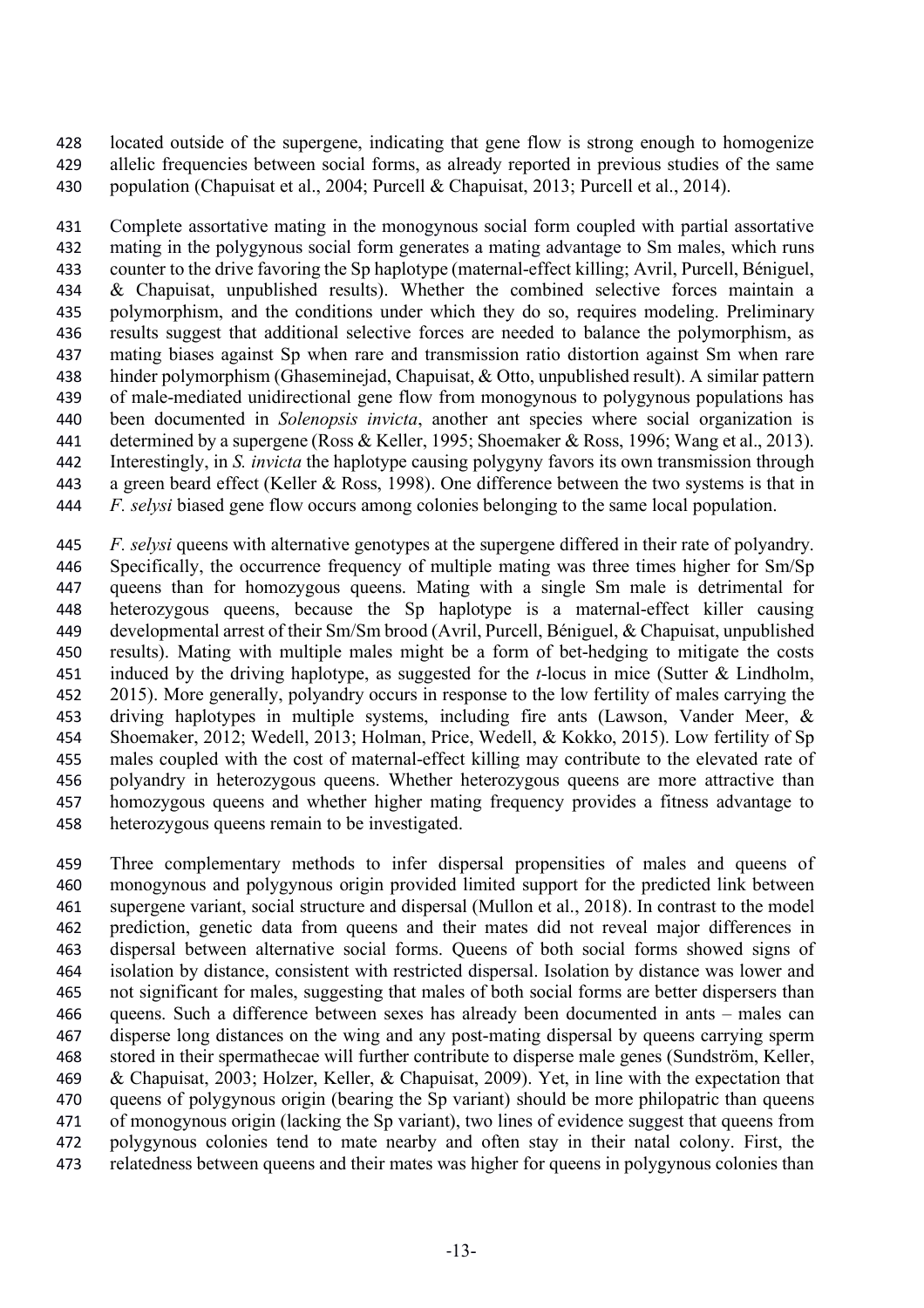for queens in monogynous colonies. Second, nestmate queens in polygynous colonies were significantly related. Local mating and establishment in natal colony appears to be common to many polygynous ant species and is associated with large colony size, long colony lifespan and colony propagation by budding, a process whereby queens and workers depart on foot to jointly 478 establish a new colony nearby (Nonacs, 1988; Bourke & Franks, 1995; Keller, 1995; Rosset & Chapuisat, 2007). This alternative dispersal strategy likely contributes to the success and

persistence of the polygynous social organization.

#### **Conclusion**

 Large non-recombining genomic variants underlying alternative social systems typically affect multiple behavioral traits, including cooperative behavior, aggression and mate choice (e.g. Tuttle et al., 2016). They can influence their own transmission in multiple ways and have complex effects across multiple levels of biological organization. Here we showed that the supergene controlling social organization in the Alpine silver ant is linked to major differences in the mating system. First, heterozygous queens were three times as likely as homozygous queens to be multiply mated. Second, males and females of alternative social forms differed in their propensity to mate with the opposing social form. Specifically, males of monogynous origin mated with both types of queens, while queens of polygynous origin mated with both types of males. The asymmetry in the amount of assortative mating provides a mating advantage to males of monogynous origin, which runs counter to the transmission ratio distortion that favors the haplotype underlying polygynous social structure. These opposing forces will greatly affect the dynamics of the genetic polymorphism controlling ant social organization.

#### **Acknowledgements**

 We thank Benjamin Freeman, Alireza Ghaseminejad, Sarah P. Otto, Jonathan Rolland, Marius Roesti, Dolph Schluter, Ken Thompson, the editor Louis Bernatchez and two anonymous reviewers for comments on the manuscript. M.C. thanks Dolph Schluter for hosting him during his sabbatical at the University of British Columbia. The computations were performed at the Vital-IT center for high-performance computing of the Swiss Institute of Bioinformatics. Funding was provided by the Swiss National Science Foundation grants 31003A-146641 and 31003A-173189 to M.C., the University of Lausanne and the Fondation Herbette UNIL.

#### **Data accessibility**

 Demultiplexed genotyping-by-sequencing reads have been deposited in the NCBI Sequence Read Archive under the accession number SRP150340. Table S1 in supporting information describes all samples, genetic analyses and social genotypes of queens heading monogynous or polygynous colonies, their worker progeny, eggs and male mates, respectively.

#### **Author contribution**

 A.A. J.P. and M.C. designed the study. A.A. performed the experiments and laboratory analyses. A.A. analyzed the data with input from all authors. A.A. and M.C. wrote the manuscript with input from J.P. and A.B.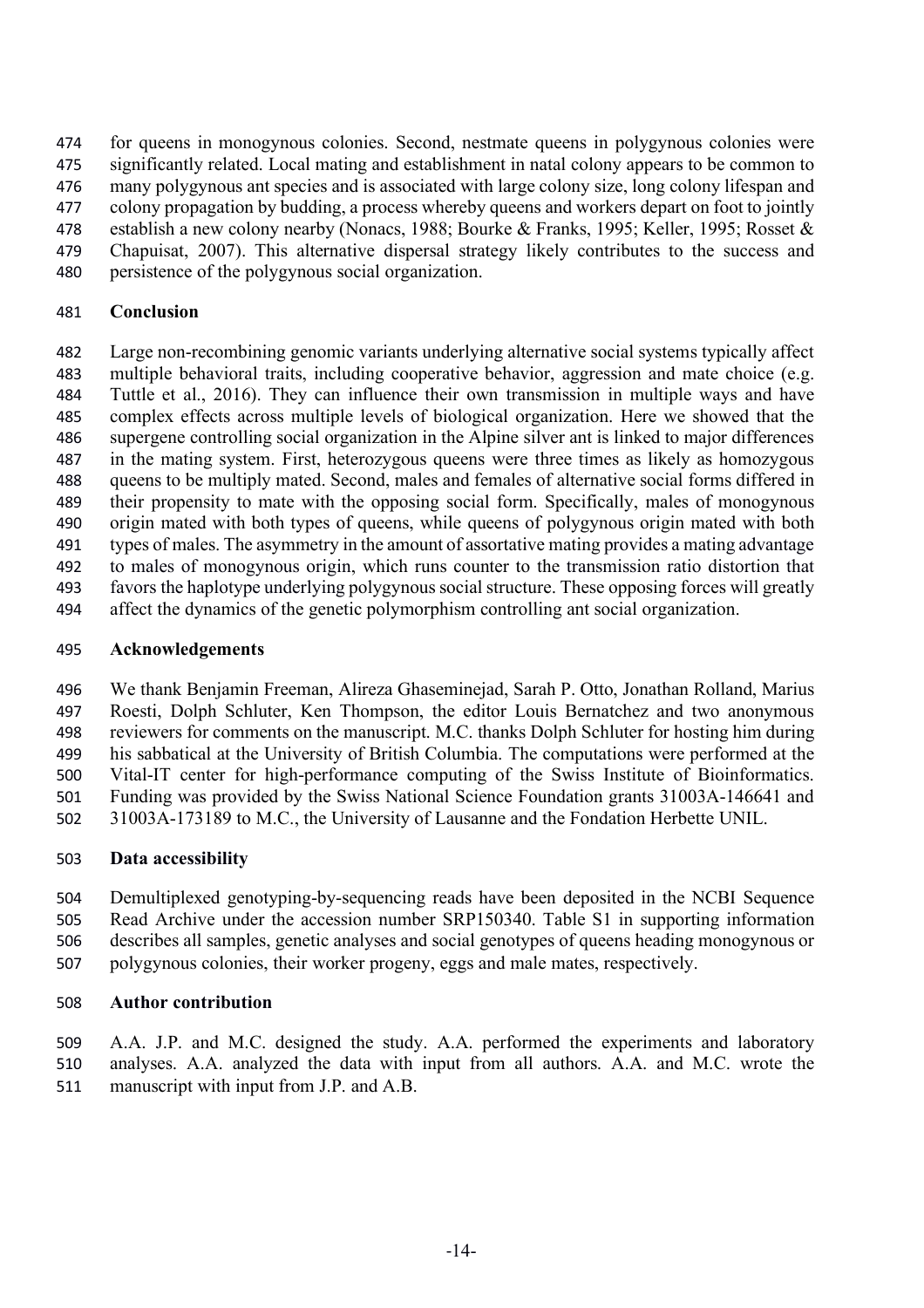#### **References**

- Bates, D., Mächler, M., Bolker, B., & Walker, S. (2015). Fitting linear mixed-effects models using lme4. *Journal of Statistical Software,* **67**, 1-48. doi:10.18637/jss.v067.i01
- Beerli, P., & Palczewski, M. (2010). Unified framework to evaluate panmixia and migration direction among multiple sampling locations. *Genetics,* **185**, 313-326. doi:10.1534/genetics.109.112532
- Boomsma, J. J., & Ratnieks, F. L. W. (1996). Paternity in eusocial Hymenoptera. *Philosophical Transactions of the Royal Society B-Biological Sciences,* **351**, 947-975.
- Bourke, A. F. G. (2011). *Principles of social evolution*. Oxford: Oxford University Press.
- Bourke, A. F. G., & Franks, N. R. (1995). *Social evolution in ants*. Princeton, NJ: Princeton University Press.
- Branco, S., Carpentier, F., de la Vega, R. C. R., Badouin, H., Snirc, A., Le Prieur, S., . . . Giraud, T. (2018). Multiple convergent supergene evolution events in mating-type chromosomes. *Nature Communications,* **9**.
- Brelsford, A., Dufresnes, C., & Perrin, N. (2016). High-density sex-specific linkage maps of a European tree frog (*Hyla arborea*) identify the sex chromosome without information on offspring sex. *Heredity,* **116**, 177-181. doi:10.1038/hdy.2015.83
- Catchen, J., Hohenlohe, P. A., Bassham, S., Amores, A., & Cresko, W. A. (2013). Stacks: an analysis tool set for population genomics. *Molecular Ecology,* **22**, 3124-3140. doi:10.1111/mec.12354
- Chapuisat, M. (1998). Mating frequency of ant queens with alternative dispersal strategies, as revealed by microsatellite analysis of sperm. *Molecular Ecology,* **7**, 1097-1105.
- Chapuisat, M., Bocherens, S., & Rosset, H. (2004). Variable queen number in ant colonies: no impact on queen turnover, inbreeding, and population genetic differentiation in the ant *Formica selysi*. *Evolution,* **58**, 1064-1072.
- Chapuisat, M., Goudet, J., & Keller, L. (1997). Microsatellites reveal high population viscosity and limited dispersal in the ant *Formica paralugubris*. *Evolution,* **51**, 475-482.
- Charlesworth, D. (2016). The status of supergenes in the 21st century: recombination suppression in Batesian mimicry and sex chromosomes and other complex adaptations. *Evolutionary Applications,* **9**, 74-90. doi:10.1111/eva.12291
- Chouteau, M., Llaurens, V., Piron-Prunier, F., & Joron, M. (2017). Polymorphism at a mimicry supergene maintained by opposing frequency-dependent selection pressures. *Proceedings of the National Academy of Sciences of the United States of America,* **114**, 8325-8329. doi:10.1073/pnas.1702482114
- Crozier, R. H., & Pamilo, P. (1996). *Evolution of social insect colonies: sex allocation and kin selection*. Oxford: Oxford University Press.
- Danecek, P., Auton, A., Abecasis, G., Albers, C. A., Banks, E., DePristo, M. A., . . . Durbin, R. (2011). The variant call format and VCFtools. *Bioinformatics,* **27**, 2156-2158. doi:10.1093/bioinformatics/btr330
- Dobzhansky, T. (1970). *Genetics of the evolutionary process*. New York, NY, USA: Columbia University Press.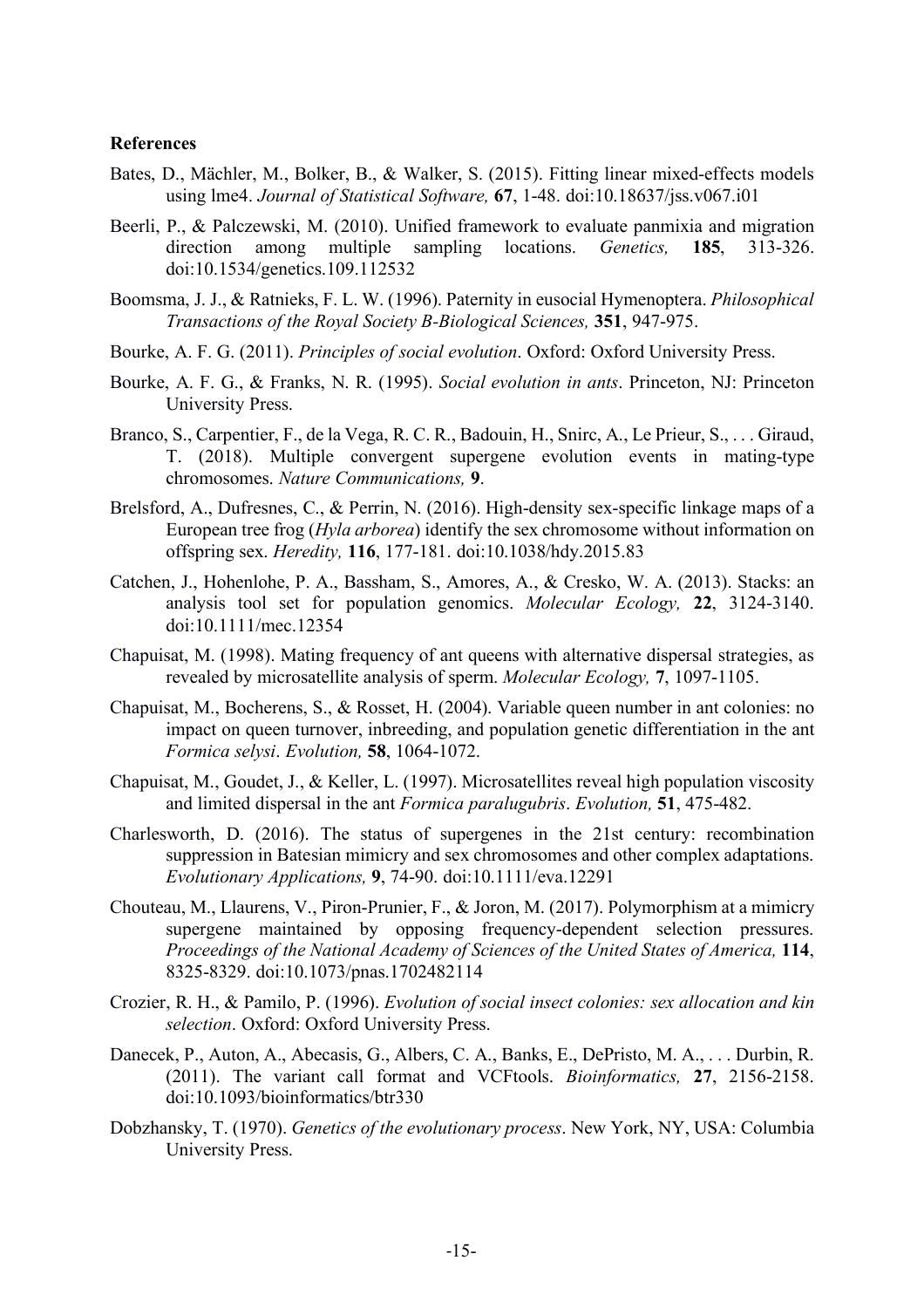- Goudet, J. (2005). HIERFSTAT, a package for R to compute and test hierarchical *F*-statistics. *Molecular Ecology Notes,* **5**, 184-186.
- Hamilton, W. D. (1964). The genetical evolution of social behaviour. *Journal of Theoretical Biology,* **7**, 1-52.
- Hardy, O. J., Pearcy, M., & Aron, S. (2008). Small-scale spatial genetic structure in an ant species with sex-biased dispersal. *Biological Journal of the Linnean Society,* **93**, 465- 473.
- Hölldobler, B., & Wilson, E. O. (1977). The number of queens: an important trait in ant evolution. *Naturwissenschaften,* **64**, 8-15.
- Holman, L., Price, T. A. R., Wedell, N., & Kokko, H. (2015). Coevolutionary dynamics of polyandry and sex-linked meiotic drive. *Evolution,* **69**, 709-720. doi:10.1111/evo.12595
- Holzer, B., Keller, L., & Chapuisat, M. (2009). Genetic clusters and sex-biased gene flow in a unicolonial *Formica* ant. *BMC Evolutionary Biology,* **9**, 69. doi:10.1186/1471-2148-9- 69
- Huang, K., Guo, S. T., Shattuck, M. R., Chen, S. T., Qi, X. G., Zhang, P., & Li, B. G. (2015). A maximum-likelihood estimation of pairwise relatedness for autopolyploids. *Heredity,*  **114**, 133-142. doi:10.1038/hdy.2014.88
- Jones, O. R., & Wang, J. (2010). COLONY: a program for parentage and sibship inference from multilocus genotype data. *Molecular Ecology Resources,* **10**, 551-555. doi:10.1111/j.1755-0998.2009.02787.x
- Joron, M., Frezal, L., Jones, R. T., Chamberlain, N. L., Lee, S. F., Haag, C. R., . . . Ffrench-Constant, R. H. (2011). Chromosomal rearrangements maintain a polymorphic supergene controlling butterfly mimicry. *Nature,* **477**, 203-208. doi:10.1038/Nature10341
- Jowers, M. J., Leniaud, L., Cerda, X., Alasaad, S., Caut, S., Amor, F., . . . Boulay, R. R. (2013). Social and population structure in the ant *Cataglyphis emmae*. *Plos One,* **8**. doi:10.1371/journal.pone.0072941
- Kalinowski, S. T. (2004). Counting alleles with rarefaction: private alleles and hierarchical sampling designs. *Conservation Genetics,* **5**, 539-543.
- Kamvar, Z. N., Tabima, J. F., & Grunwald, N. J. (2014). Poppr: an R package for genetic analysis of populations with clonal, partially clonal, and/or sexual reproduction. *PeerJ,*  **2**, e281. doi:10.7717/peerj.281
- Keller, L. (1995). Social life: the paradox of multiple-queen colonies. *Trends in Ecology & Evolution,* **10**, 355-360.
- Keller, L., & Ross, K. G. (1998). Selfish genes: a green beard in the red fire ant. *Nature,* **394**, 573-575.
- Küpper, C., Stocks, M., Risse, J. E., dos Remedios, N., Farrell, L. L., Mcrae, S. B., . . . Burke, T. (2016). A supergene determines highly divergent male reproductive morphs in the ruff. *Nature Genetics,* **48**, 79-83. doi:10.1038/ng.3443
- Lawson, L. P., Vander Meer, R. K., & Shoemaker, D. (2012). Male reproductive fitness and queen polyandry are linked to variation in the supergene Gp-9 in the fire ant *Solenopsis*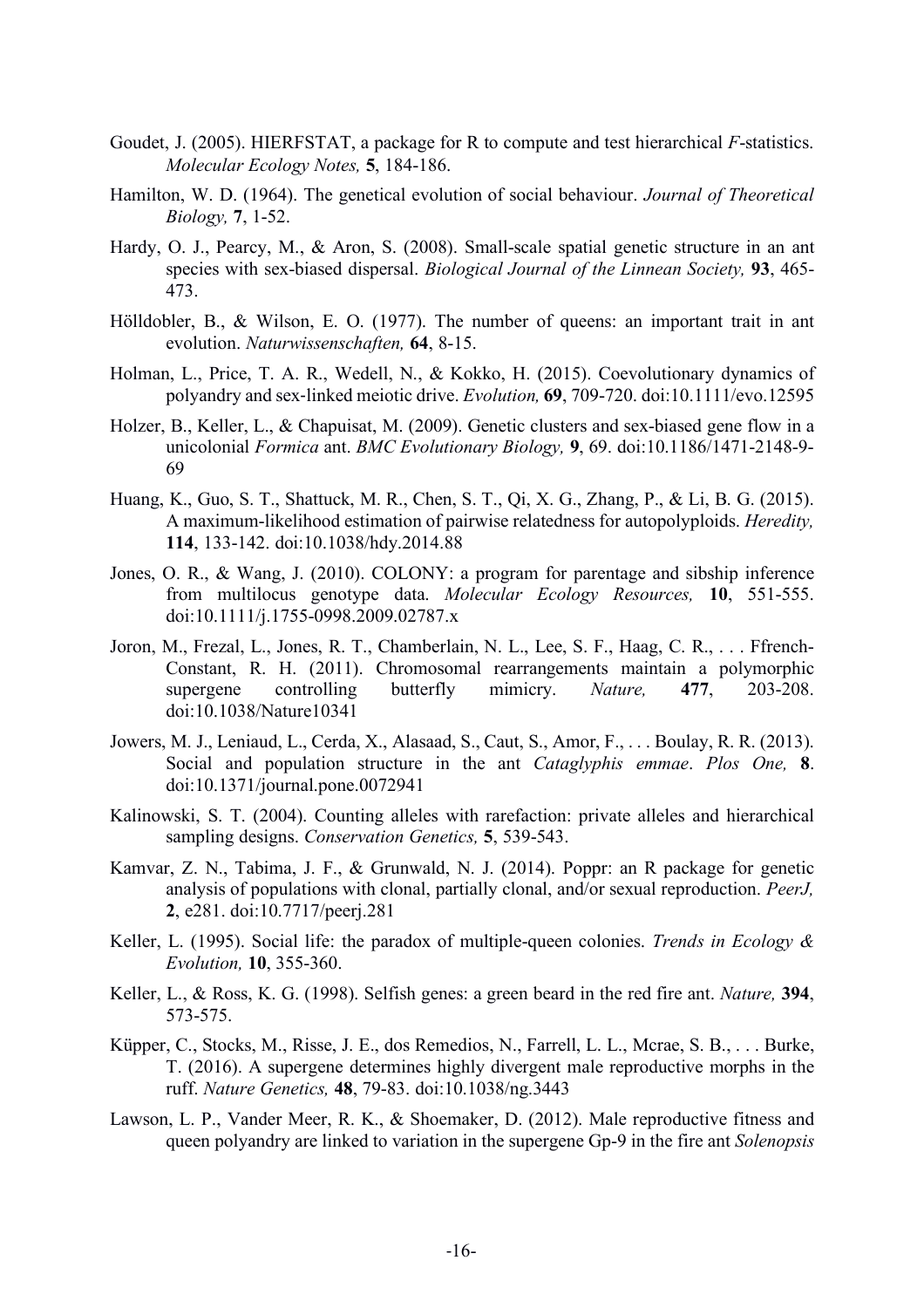*invicta*. *Proceedings of the Royal Society B-Biological Sciences,* **279**, 3217-3222. doi:10.1098/Rspb.2012.0315

- Li, H., & Durbin, R. (2009). Fast and accurate short read alignment with Burrows-Wheeler transform. *Bioinformatics,* **25**, 1754-1760. doi:10.1093/bioinformatics/btp324
- Li, J. H., Cocker, J. M., Wright, J., Webster, M. A., McMullan, M., Dyer, S., . . . Gilmartin, P. M. (2016). Genetic architecture and evolution of the S locus supergene in *Primula vulgaris*. *Nature Plants,* **2**.
- Libbrecht, R., & Kronauer, D. J. C. (2014). Convergent evolution: the genetics of queen number in ants. *Current Biology,* **24**, R1083-R1085. doi:10.1016/J.Cub.2014.09.066
- Llaurens, V., Whibley, A., & Joron, M. (2017). Genetic architecture and balancing selection: the life and death of differentiated variants. *Molecular Ecology,* **26**, 2430-2448. doi:10.1111/mec.14051
- Loiselle, B. A., Sork, V. L., Nason, J., & Graham, C. (1995). Spatial genetic structure of a tropical understory shrub, *Psychotria officinalis* (Rubiaceae). *American Journal of Botany,* **82**, 1420-1425.
- Meunier, J., & Chapuisat, M. (2009). The determinants of queen size in a socially polymorphic ant. *Journal of Evolutionary Biology,* **22**, 1906-1913. doi:10.1111/j.1420- 9101.2009.01805.x
- Miller, S. A., Dykes, D. D., & Polesky, H. F. (1988). A simple salting out procedure for extracting DNA from human nucleated cells. *Nucleic Acids Research,* **16**, 1215. doi:10.1093/nar/16.3.1215
- Mullon, C., Keller, L., & Lehmann, L. (2018). Social polymorphism is favoured by the coevolution of dispersal with social behaviour. *Nature Ecology & Evolution,* **2**, 132-140. doi:10.1038/s41559-017-0397-y
- Nonacs, P. (1988). Queen number in colonies of social Hymenoptera as a kin-selected adaptation. *Evolution,* **42**, 566-580.
- Pamilo, P., Gertsch, P., Thorén, P., & Seppä, P. (1997). Molecular population genetics of social insects. *Annual Review of Ecology and Systematics,* **28**, 1-25.
- Purcell, J., Brelsford, A., Wurm, Y., Perrin, N., & Chapuisat, M. (2014). Convergent genetic architecture underlies social organization in ants. *Current Biology,* **24**, 2728-2732. doi:10.1016/J.Cub.2014.09.071
- Purcell, J., & Chapuisat, M. (2013). Bidirectional shifts in colony queen number in a socially polymorphic ant population. *Evolution,* **67**, 1169-1180. doi:10.1111/evo.12010
- Purcell, J., Pellissier, L., & Chapuisat, M. (2015). Social structure varies with elevation in an Alpine ant. *Molecular Ecology,* **24**, 498-507. doi:10.1111/Mec.13042
- Purcell, J., Zahnd, S., Athanasiades, A., Türler, R., Chapuisat, M., & Brelsford, A. (2016). Ants exhibit asymmetric hybridization in a mosaic hybrid zone. *Molecular Ecology,* **25**, 4866–4874 doi:10.1111/mec.13799
- Ross, K. G. (2001). Molecular ecology of social behaviour: analyses of breeding systems and genetic structure. *Molecular Ecology,* **10**, 265-284.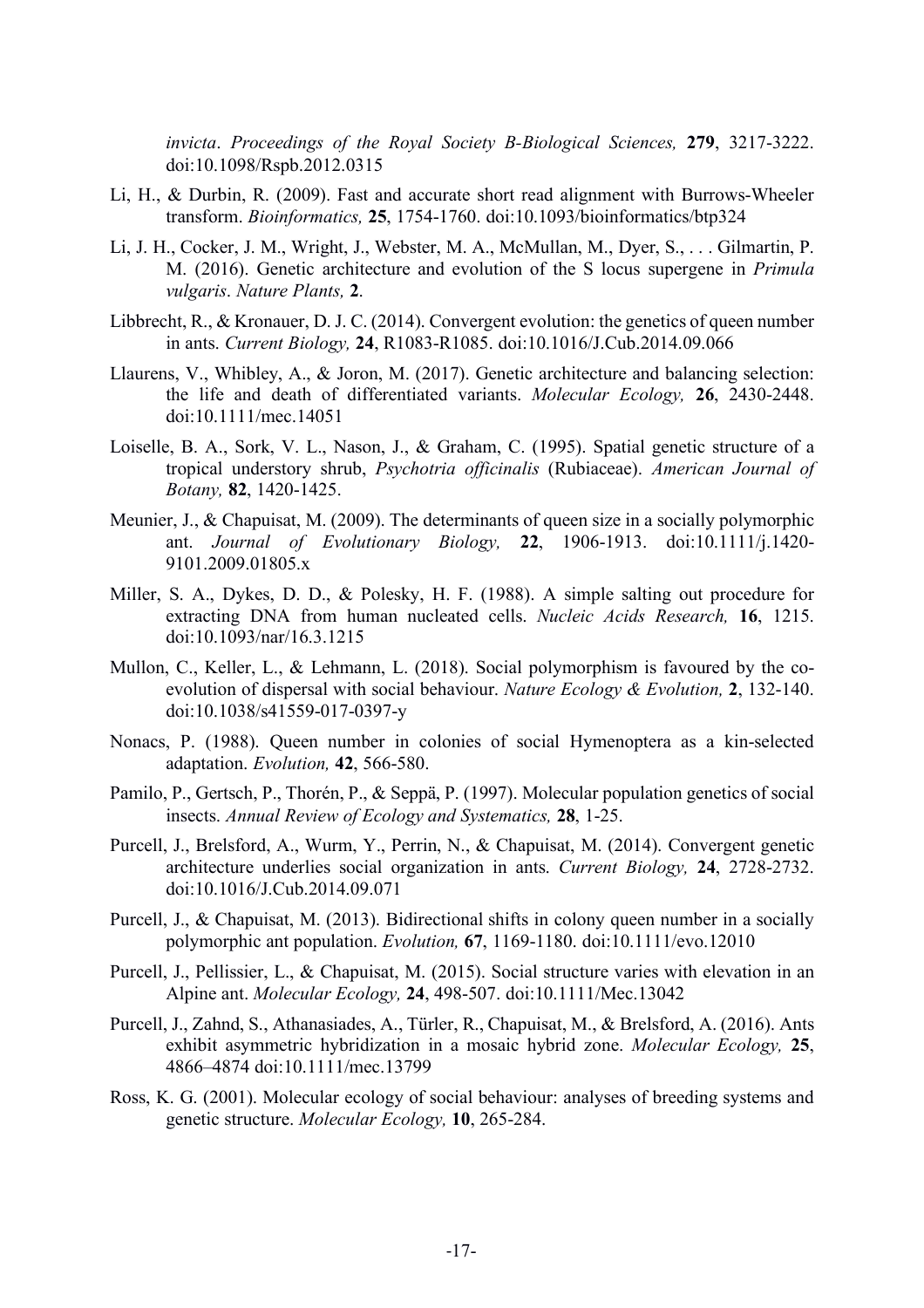- Ross, K. G., & Keller, L. (1995). Joint influence of gene flow and selection on a reproductively important genetic polymorphism in the fire ant *Solenopsis invicta*. *American Naturalist,*  **146**, 325-348.
- Rosset, H., & Chapuisat, M. (2006). Sex allocation conflict in ants: when the queen rules. *Current Biology,* **16**, 328-331.
- Rosset, H., & Chapuisat, M. (2007). Alternative life-histories in a socially polymorphic ant. *Evolutionary Ecology,* **21**, 577-588.
- Schwander, T., Libbrecht, R., & Keller, L. (2014). Supergenes and complex phenotypes. *Current Biology,* **24**, R288-R294. doi:10.1016/J.Cub.2014.01.056
- Shoemaker, D. D., & Ross, K. G. (1996). Effects of social organization on gene flow in the fire ant *Solenopsis invicta*. *Nature,* **383**, 613-616.
- Slatkin, M. (1985). Gene flow in natural populations. *Annual Review of Ecology and Systematics,* **16**, 393-340.
- Sun, Y., Svedberg, J., Hiltunen, M., Corcoran, P., & Johannesson, H. (2017). Large-scale suppression of recombination predates genomic rearrangements in *Neurospora tetrasperma*. *Nature Communications,* **8**. doi:10.1038/s41467-017-01317-6
- Sundström, L., Keller, L., & Chapuisat, M. (2003). Inbreeding and sex-biased gene flow in the ant *Formica exsecta*. *Evolution,* **57**, 1552-1561.
- Sundström, L., Seppä, P., & Pamilo, P. (2005). Genetic population structure and dispersal patterns in *Formica* ants - a review. *Annales Zoologici Fennici,* **42**, 163-177.
- Sutter, A., & Lindholm, A. K. (2015). Detrimental effects of an autosomal selfish genetic element on sperm competitiveness in house mice. *Proceedings of the Royal Society B-Biological Sciences,* **282**. doi:10.1098/rspb.2015.0974
- Thompson, M. J., & Jiggins, C. D. (2014). Supergenes and their role in evolution. *Heredity,*  **113**, 1-8. doi:10.1038/hdy.2014.20
- Timmermans, I., Grumiau, L., Hefetz, A., & Aron, S. (2010). Mating system and population structure in the desert ant *Cataglyphis livida*. *Insectes Sociaux,* **57**, 39-46. doi:10.1007/s00040-009-0048-7
- Tuttle, E. M., Bergland, A. O., Korody, M. L., Brewer, M. S., Newhouse, D. J., Minx, P., . . . Balakrishnan, C. N. (2016). Divergence and functional degradation of a sex chromosome-like supergene. *Current Biology,* **26**, 344-350. doi:10.1016/j.cub.2015.11.069
- Wang, J., Wurm, Y., Nipitwattanaphon, M., Riba-Grognuz, O., Huang, Y. C., Shoemaker, D., & Keller, L. (2013). A Y-like social chromosome causes alternative colony organization in fire ants. *Nature,* **493**, 664-668. doi:10.1038/Nature11832
- Wedell, N. (2013). The dynamic relationship between polyandry and selfish genetic elements. *Philosophical Transactions of the Royal Society B: Biological Sciences,* **368**, 20120049. doi:10.1098/rstb.2012.0049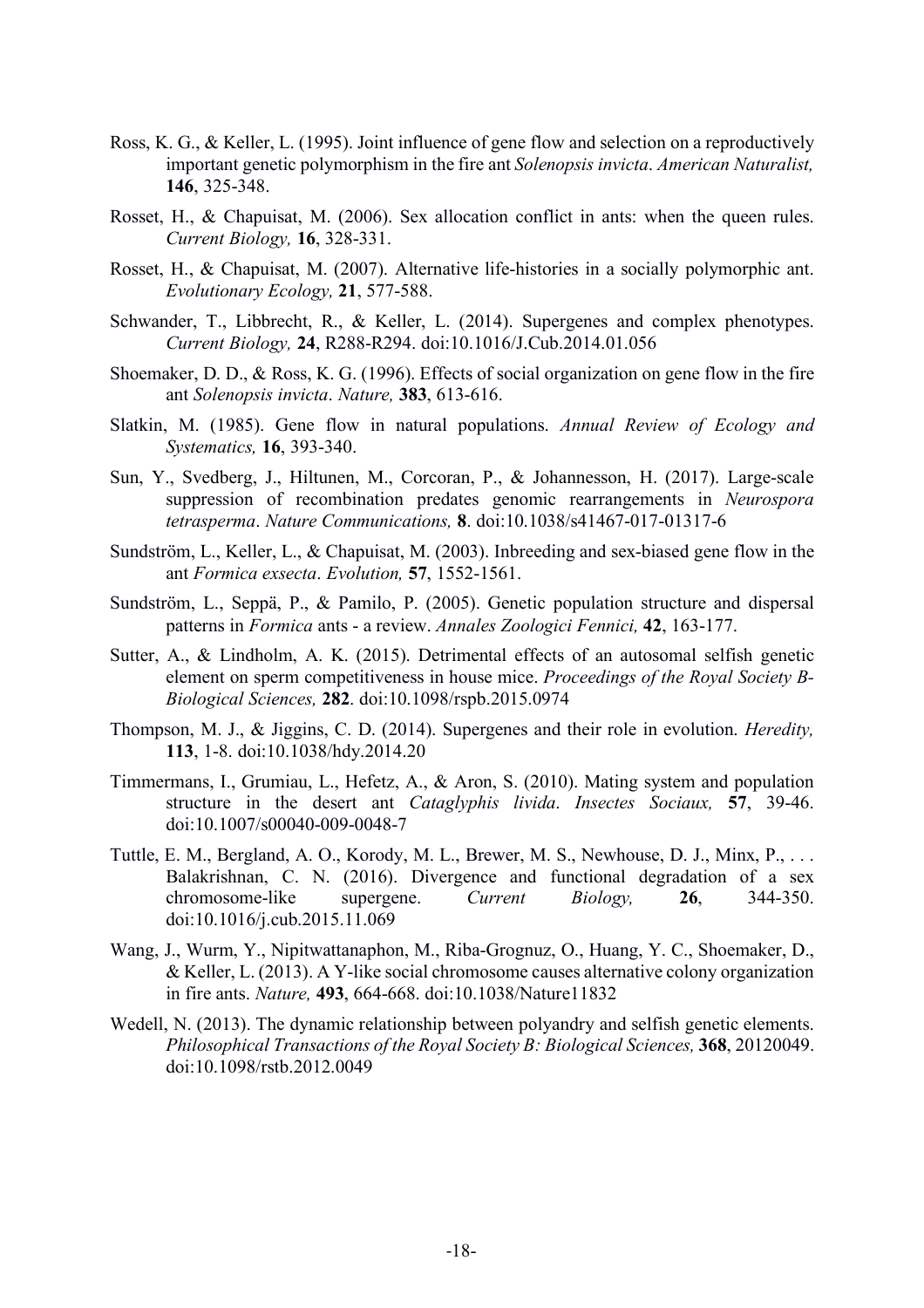# **MOLECULAR ECOLOGY**

## **!"##\$%&%'()\$\*+',-.&)(/-'\*,-.0\***

### **\* 123&&%(./4\*)22-.()(/5%\*&)(/'6\*)'7\*8"%%'\*#-\$3)'7.3\*).%\*\$/'9%7\*(-\*)\*2"#%.6%'%\* 4-'(.-\$\$/'6\*)'(\*2-4/)\$\*-.6)'/:)(/-'\***

**\*** Amaury Avril, Jessica Purcell, Alan Brelsford & Michel Chapuisat

| $\binom{1}{2}$ <\$%* – ,*= – ' (%' (20*) |        |
|------------------------------------------|--------|
| $>$ /6".%*!?@A)#*-,*4-\$-'/%2*           | Page 1 |
| >/6".%*! B@! 4C%&%*-,*%D#%./&%′(*        | Page 2 |

**Figure S1**. Map of monogynous (blue) and polygynous (red) colonies from which four workers per queen were collected for RAD-sequencing.